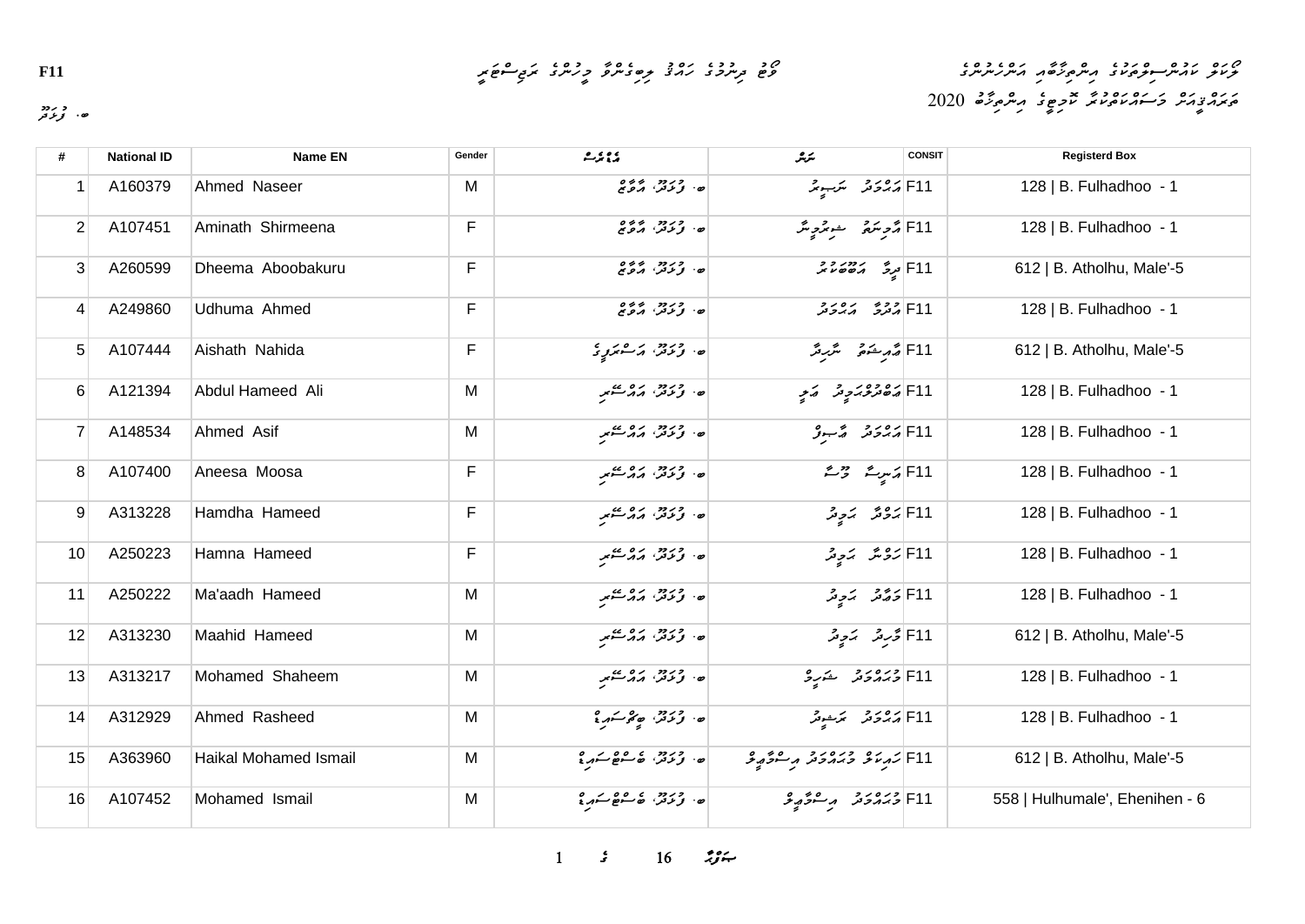*sCw7q7s5w7m< o<n9nOoAw7o< sCq;mAwBoEw7q<m; wBm;vB* م من المرة المرة المرة المرجع المرجع في المركبة 2020<br>مجم*د المريض المربوط المربع المرجع في المراجع المركبة* 

| 17 | A107420 | Rizma Mohamed               | $\mathsf F$ | ە· ترىزىس ھەسىم يەدە                                                                | F11 برج 5 - 5 بروتر<br>F11 برج 5 - 5 بروتر                           | 612   B. Atholhu, Male'-5   |
|----|---------|-----------------------------|-------------|-------------------------------------------------------------------------------------|----------------------------------------------------------------------|-----------------------------|
| 18 | A107421 | Aminath Rasheeda            | F           | ھ : وَكُوتُوْ) مُحَمَّسِ مِرْسِرِي                                                  | F11 مَّ حِسَمَ مَنْ مِنْ مِمَّةٍ مِنْ                                | 119   B. Dharavandhoo - 1   |
| 19 | A250758 | Ahmed Ziyaan                | M           | ور دو در دو د<br>۱۰۵ وروس تر در سر                                                  | F11   پر برگر په پر پر                                               | 128   B. Fulhadhoo - 1      |
| 20 | A073484 | Aishath Khaulath            | F           | ور دو.<br>ن تولاتر، ترناسری                                                         | F11 مەم شەھرە ئەم <i>كەن</i> دى                                      | 599   Fuvammulah Ehenihen-1 |
| 21 | A107396 | Aminath Fazeena             | F           | ور دو.<br>ن ژنونس تر د سر                                                           | F11 گەجەتىقى     ق. يا پىر                                           | 128   B. Fulhadhoo - 1      |
| 22 | A107395 | Mariyam Shauzath            | F           | ور دو دو ده.<br>ده و دور تر مسر                                                     | F11 كەبىرتى ھەمىم يە                                                 | 128   B. Fulhadhoo - 1      |
| 23 | A110485 | Mohamed Inayath             | M           | ور دو در دو د<br>۱۰۵ وروس تر در سر                                                  | F11 <i>32023 م</i> س <i>رم</i>                                       | 128   B. Fulhadhoo - 1      |
| 24 | A097901 | Mohamed Nasheed             | M           | ور دو در د د د د<br>ه۰ و د تر سر سر                                                 | F11  <i>32825</i> مگرسومگ                                            | 128   B. Fulhadhoo - 1      |
| 25 | A151734 | Saniyya Aboobakuru          | F           | ور دو دو ده ده ده دارد کار دارد دارد کند.<br>ده ۱۰ از کولار کار کار کار کرد کار کرد | $22222$ $2422$ $524$                                                 | 612   B. Atholhu, Male'-5   |
| 26 | A001820 | Abdul Wahid Aboobakur       | M           | ه ورده مرکزی م                                                                      | F11 ره وه د د د درود                                                 | 128   B. Fulhadhoo - 1      |
| 27 | A363956 | Abdulla Yaameen Abdul Wahid | M           | ص- ورود مریز مرکز ک                                                                 | F11 رَحْمَة اللّه مُرَّحِ مَرْ رَحْمَة مِنْ مِنْ الْمَرْحَمَّةِ مِنْ | 128   B. Fulhadhoo - 1      |
| 28 | A107398 | Fathimath Zeenath           | F           | ە . ورەد برېژنگرگ                                                                   | F11  <i>وُّهِ دَهُ</i> پِسَهُ                                        | 612   B. Atholhu, Male'-5   |
| 29 | A107407 | Ihusana Ali                 | $\mathsf F$ |                                                                                     | F11 مەشقىق كەم                                                       | 128   B. Fulhadhoo - 1      |
| 30 | A268726 | Hafeeza Yoosuf              | F           | ە كۆڭۈنگە بولىرىگىلىيە                                                              | F11 بَرَرٍ پُرَ بِرْمَتِرُ ا                                         | 128   B. Fulhadhoo - 1      |
| 31 | A268721 | Mariyam Nazma               | F           | ه ورد په پرتگو                                                                      | F11 كەبەر ئەرەبىچە ئىرە بىر                                          | 128   B. Fulhadhoo - 1      |
| 32 | A109905 | Mohamed Asim                | M           | ە كۆڭ بەيگى                                                                         | F11 <i>وَبَرْوُدُو</i> مَ <i>رْبِ</i> وْ                             | 291   Th. Dhiyamigili - 1   |
| 33 | A081345 | Fathimath Riza              | F           | ە بۇ ئەدەر بۇ سىرىمى بىر                                                            | F11 رَّجِودَة مِ سِنَّة                                              | 128   B. Fulhadhoo - 1      |

 $2$  *s* **16** *z s*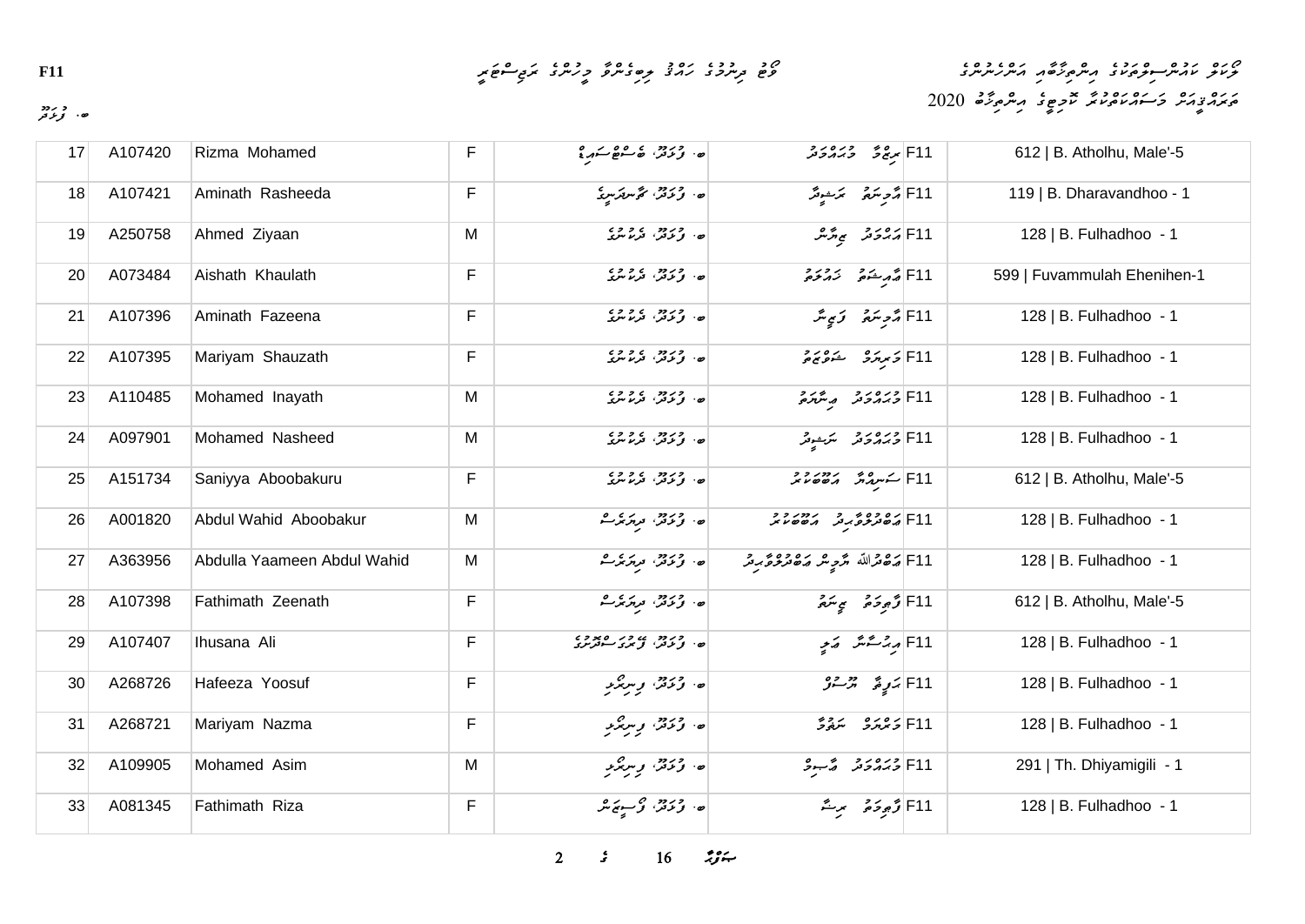*sCw7q7s5w7m< o<n9nOoAw7o< sCq;mAwBoEw7q<m; wBm;vB* م من المرة المرة المرة المرجع المرجع في المركبة 2020<br>مجم*د المريض المربوط المربع المرجع في المراجع المركبة* 

| 34 | A268246 | Mohamed Moosa        | M           | ەر دەر دىرەرە دە<br>ھەر ئەتىرى ئەس ئەرىم ئونى            | F11 كەبروگىز تۆسىگە                                                                                  | 612   B. Atholhu, Male'-5       |
|----|---------|----------------------|-------------|----------------------------------------------------------|------------------------------------------------------------------------------------------------------|---------------------------------|
| 35 | A313323 | Abdul Majid Ali      | M           | ور ده د ده د ده ده.<br>ن و د در د د در سور               | F11 ړَ ه تروڅو تو ته کوي                                                                             | 128   B. Fulhadhoo - 1          |
| 36 | A313321 | Ahmed Faarish        | M           | ور ده د ده د ه ده د.<br>ه۰ و د در د                      | F11 كەردى قى ئەرىش                                                                                   | 128   B. Fulhadhoo - 1          |
| 37 | A155675 | Ali Naseer           | M           | ور ده د ده د ه ده د<br>ن و د در د د در سور               | F11  رَمٍ سَرَبِهِ مَرْ                                                                              | 128   B. Fulhadhoo - 1          |
| 38 | A107430 | Fathimath Seema      | $\mathsf F$ | ور ده د ده ده ده.<br>ه۰ و د در در سور                    | F11 <i>وُجوح</i> قو سوچً                                                                             | 128   B. Fulhadhoo - 1          |
| 39 | A107298 | Hawwa Sharumeela     | F           | ور ده د ده د ه ده د<br>ن و د در د د در سور               | F11 بَرْدُهٌ شَمَرَدٍ وَّ                                                                            | 128   B. Fulhadhoo - 1          |
| 40 | A107434 | Mohamed Jaweed       | M           | ور ده د ده ده ده.<br>ه۰ و د تر، د و تر سور               | F11   3 يُدَرُونَ مَنْ صَحْ مِرْرٌ                                                                   | 128   B. Fulhadhoo - 1          |
| 41 | A313324 | Suha Ali             | $\mathsf F$ | ه در در دور ده ده<br>ن و دند، د وند سود                  | F11 شرچھ کی ج                                                                                        | 128   B. Fulhadhoo - 1          |
| 42 | A313250 | Abdul Raheem Mohamed | M           | כנדה במכר באיני המי<br>פי צינקי ביבייטיקודיב             | F11 בטינגיבים כמהכת                                                                                  | 128   B. Fulhadhoo - 1          |
| 43 | A313256 | Ahmed Reehaan        | M           | כנח כמו כמו המיני<br>פי ציטי ביבייטטיטכב                 | F11 كەبۇر كىمە بىر ئەشر                                                                              | 128   B. Fulhadhoo - 1          |
| 44 | A250224 | Amanee Abdul Raheem  | F           | כנים - כני המודעים בין<br>פי צינקי ביציינטרינט           | F11 رَدَّسٍ رَهُ <i>وَهُ بَرَب</i> رِدَ                                                              | 128   B. Fulhadhoo - 1          |
| 45 | A313262 | Eman Abdu Raheem     | M           | רג חר כגו חידור סיגון<br>פי ציניקי בייתומיינדיב          | F11 مرڈش مصر متمدیز                                                                                  | 703   Fihalhohi Island Resort-1 |
| 46 | A313260 | Fathmath Hamdhoona   | $\mathsf F$ | - כנח - כנוחו סיוו<br>פי- צינקי- ביציינו שנבצ            | F11 تۇ <sub>ج</sub> و <i>خى بەدەن</i> تر                                                             | 128   B. Fulhadhoo - 1          |
| 47 | A107432 | Mohamed Imran        | M           | כנד כגוב המידעים<br>פי ציטי בי <i>ב</i> ייט <i>ב</i> יטב | F11 <i>32023 م</i> وترنتر                                                                            | 67   Sh. Funadhoo - 1           |
| 48 | A107433 | Najeeba Abdul Haris  | $\mathsf F$ | כנכר כני המינים בי<br>ישי ציבתי ביבייניבייניביב          | F11 سَمِعٍ صَصَّ مِنْ مِعْرِ مُرْجَمَ مِنْ حَمْدِهِ مِنْ مِنْ مِنْ حَمْدِهِ مِنْ مِنْ مِنْ مِنْ حَمْ | 128   B. Fulhadhoo - 1          |
| 49 | A107414 | Akbar Shaheer        | M           | ە بۇنىڭ ئەبەق                                            |                                                                                                      | 558   Hulhumale', Ehenihen - 6  |
| 50 | A109900 | Ali Amjad            | M           | ە ئۇنىڭ ئوق                                              | F11 كەمچە كەنى قىر                                                                                   | 128   B. Fulhadhoo - 1          |

**3** *s* **16** *z***<sub>***s***</sub> <b>***z*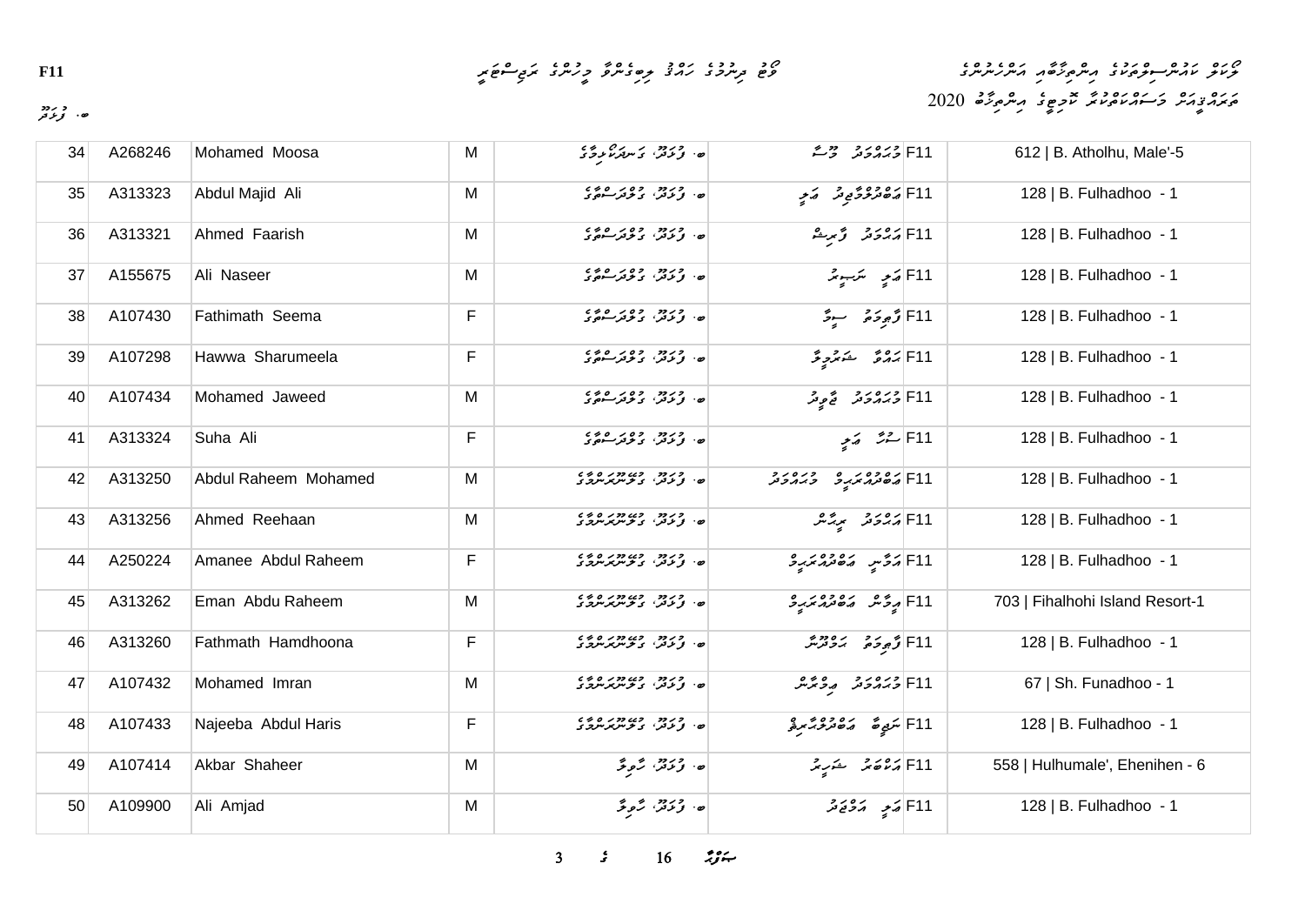*sCw7q7s5w7m< o<n9nOoAw7o< sCq;mAwBoEw7q<m; wBm;vB* م من المرة المرة المرة المرجع المرجع في المركبة 2020<br>مجم*د المريض المربوط المربع المرجع في المراجع المركبة* 

| 51 | A107464 | Aminath Shereen       | $\mathsf{F}$ | ە بۇنىڭ ئوق                  | F11   مَرْحِ سَمَّ سَمَّ سِرْ سَمَّ سَمَّة سِرْ سَمَّة سِرْ سَمَّا | 128   B. Fulhadhoo - 1         |
|----|---------|-----------------------|--------------|------------------------------|--------------------------------------------------------------------|--------------------------------|
| 52 | A107415 | Fathimath Shazeen     | F            | ە ئۇنىڭ ئەبۇ                 | F11 و <i>ڳوڪو ش</i> َن <sub>و</sub> ِير                            | 612   B. Atholhu, Male'-5      |
| 53 | A313138 | Hassan Akram          | M            | ە ئەندىق ئەمۇ                | F11 پرسک پره پرو                                                   | 128   B. Fulhadhoo - 1         |
| 54 | A107416 | Hussain Afrah         | M            | ە ئۇنىڭ ئۇق                  | F11 پرستمبر میں مقدم محمد                                          | 128   B. Fulhadhoo - 1         |
| 55 | A328501 | lufa Abdul Rasheed    | $\mathsf F$  | ە ئەندىق ئەم                 | F11 م <i>مثل مقصد مت</i> شير                                       | 128   B. Fulhadhoo - 1         |
| 56 | A107463 | Mohamed Shaheer       | M            | ە ئۇنىڭ ئوق                  | F11 <i>وُبَرُوْدَة حَدِيرٌ</i>                                     | 128   B. Fulhadhoo - 1         |
| 57 | A250220 | Mohamed Meekail Akram | M            | ه ژندن ژوژ                   | F11  ديرو ديم ديم پر دي پره دي                                     | 128   B. Fulhadhoo - 1         |
| 58 | A313139 | Thuhufa Shaheer       | $\mathsf F$  | ە ئەرەپى ئەرگى               | F11 ج پر پش بند بند                                                | 128   B. Fulhadhoo - 1         |
| 59 | A107455 | Ali Azuhar            | M            | ے وردو ترس کر                | F11  رَمِ کَمَی کُمْ                                               | 128   B. Fulhadhoo - 1         |
| 60 | A375186 | Hussain Aiman Azhar   | M            | ە . ئۇنىڭ ئاسلام             | F11 ير ڪرير مگر ڪري ڪري ڪري                                        | 128   B. Fulhadhoo - 1         |
| 61 | A060839 | Khadeeja Hassan Fulhu | $\mathsf F$  | ے وردو تر تر تر تر           | F11 زَمِرِجٌ - بَرَسَمبُوُکُ                                       | 128   B. Fulhadhoo - 1         |
| 62 | A053287 | Ahmed Shaheer         | M            | ه· ورود ره د                 | F11 كەردى ئىم سىمبەر ئىس                                           | 558   Hulhumale', Ehenihen - 6 |
| 63 | A121038 | Aishath Shazhath      | $\mathsf F$  | ە ئىمەت ئەتە                 | F11 مُدمِّسْمَة شَوْرَة و                                          | 612   B. Atholhu, Male'-5      |
| 64 | A133122 | Aminath Shahurath     | F            | ه وردو ره و                  | F11 مُج سَمَعُ شَدَيْرَ مُحَمَّدٍ                                  | 558   Hulhumale', Ehenihen - 6 |
| 65 | A107437 | Fauziyya Ahmed        | $\mathsf F$  | ه ورود ره د                  | F11 زېږې په پر پرونر                                               | 558   Hulhumale', Ehenihen - 6 |
| 66 | A107435 | Hawwa Shafiya         | $\mathsf F$  | ه· ورود ره د                 | F11 بَرْدُوَّ شَ <sup>و</sup> َرِ بَرُّ                            | 558   Hulhumale', Ehenihen - 6 |
| 67 | A313181 | Hussain Samaah        | M            | ے وکردہ ہے۔<br>ے وکرفرا رکوب | F11 پر کمبر شرکت کر دیگر<br>F11                                    | 128   B. Fulhadhoo - 1         |

*4 s* 16 *i*<sub>Si</sub>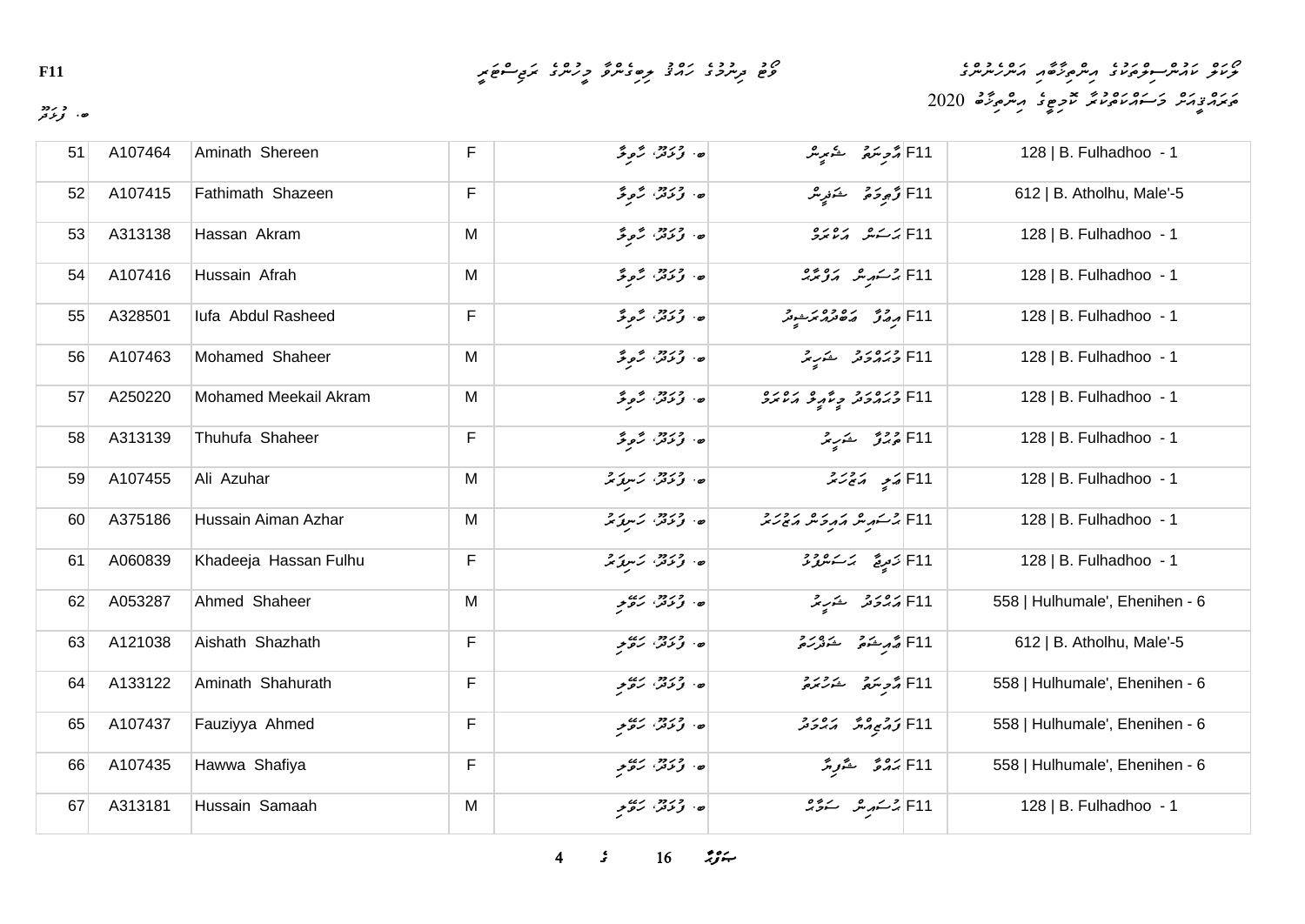*sCw7q7s5w7m< o<n9nOoAw7o< sCq;mAwBoEw7q<m; wBm;vB* م من المرة المرة المرة المرجع المرجع في المركبة 2020<br>مجم*د المريض المربوط المربع المرجع في المراجع المركبة* 

| 68 | A313182 | Lamhaa Ahmed        | F | ە كۆكۈش رەي <sub>ى</sub>                                 | F11 تر <i>وبڑ پروت</i> ر                            | 558   Hulhumale', Ehenihen - 6       |
|----|---------|---------------------|---|----------------------------------------------------------|-----------------------------------------------------|--------------------------------------|
| 69 | A313179 | Mariyam Sama        | F | ە كۆكۈن كۆلۈ                                             | F11 دېمگرو شو                                       | 558   Hulhumale', Ehenihen - 6       |
| 70 | A107436 | Mohamed Shafy       | M | ے کرکڑ کے بات                                            | F11 وَبَرُوْدَتْرَ شَّورِ                           | 558   Hulhumale', Ehenihen - 6       |
| 71 | A112757 | Abdul Gafoor Ismail | M | ه ۱۶۶۶ ورود ده در ۱۶۶۵<br>۱۰ و نومل گرفت نوم کامل        | F11 رەدەردە بەر مەرگە ئ                             | 128   B. Fulhadhoo - 1               |
| 72 | A312992 | Abdulla Niyaz       | M | ور دو.<br>ن و د در از د د د د د د در د د                 | F11 مَەھْتَرَاللَّهُ سَمَّرَتَنَّر                  | 128   B. Fulhadhoo - 1               |
| 73 | A312997 | Adam Niyaz          | M | ور دو در در در در در در<br>ن و د در رون در در در در      | F11 أَرْتَرَدُّ سِتَرْتَرُ                          | 128   B. Fulhadhoo - 1               |
| 74 | A115706 | Ahmed Sameel        | M | ور دو در در در میرون<br>مسئولاتر، گرفت در مترکزی         | F11  پَرْدُوَسْ سَوِوْ                              | 118   B. Dhonfanu - 1                |
| 75 | A022923 | Aishath Nasira      | F | ور دو در در در میرون<br>مسئولاتر، گرفت در مترکزی         | F11 مُەم شەمۇر سىمبەسىگە                            | 128   B. Fulhadhoo - 1               |
| 76 | A312989 | Ali Niyaz           | M | ور دو در در در در در در<br>ن و دور از روه در سهرس        | F11 رَمِ سِ <i>رَدُّ</i> ءُ                         | 128   B. Fulhadhoo - 1               |
| 77 | A312985 | Hassan Niyaaz       | M |                                                          | F11 ئەسىئە ئىبەرتىقى F                              | 128   B. Fulhadhoo - 1               |
| 78 | A312987 | Hussain Niyaaz      | M | ور دو در در در در در در<br>در از در در در در در در در در | F11 پر کمبر شریع میں پر شریفہ                       | 128   B. Fulhadhoo - 1               |
| 79 | A107406 | Ibrahim Niyaz       | M | ه ورده ورو ورموده.<br>من ولاتر، رکوه در مستربرد          | F11 م <i>وھنگرد</i> و سر <i>مگ</i> ھ                | 128   B. Fulhadhoo - 1               |
| 80 | A250202 | Ismail Niyaz        | M | ور دو در در در در در در<br>ن و دور از روه در سهرس        | F11 موسكۇم <sub>ۇ</sub> تۇ س <i>رگ<sup>ەج</sup></i> | 128   B. Fulhadhoo - 1               |
| 81 | A110849 | Mohamed Niyaz       | M | ور دو در در در در در در<br>در از در در در در در در در در | F11 دېرورو سرگړي                                    | 411   Finolhu Baa Atoll Maldives - 1 |
| 82 | A107439 | Raziyya Ali         | F |                                                          | F11 بَرَسِ <i>مِرُهُ * مَ</i> حِ                    | 128   B. Fulhadhoo - 1               |
| 83 | A250204 | Yoosuf Niyaaz       | M | ور دو در در در میرون<br>مسئولاتر، گرفت در مترکزی         | F11 ترکسو میں پر تھ                                 | 128   B. Fulhadhoo - 1               |
| 84 | A373865 | Aminath Ula Rashid  | F | ه . و دره رو در سرو بر                                   | F11 مُ <i>جِسَمُ مُحَمَّدُ مُحَ</i> سُبِيْنَ        | 349   GDh. Rathafandhoo - 1          |

 $5$   $5$   $16$   $25$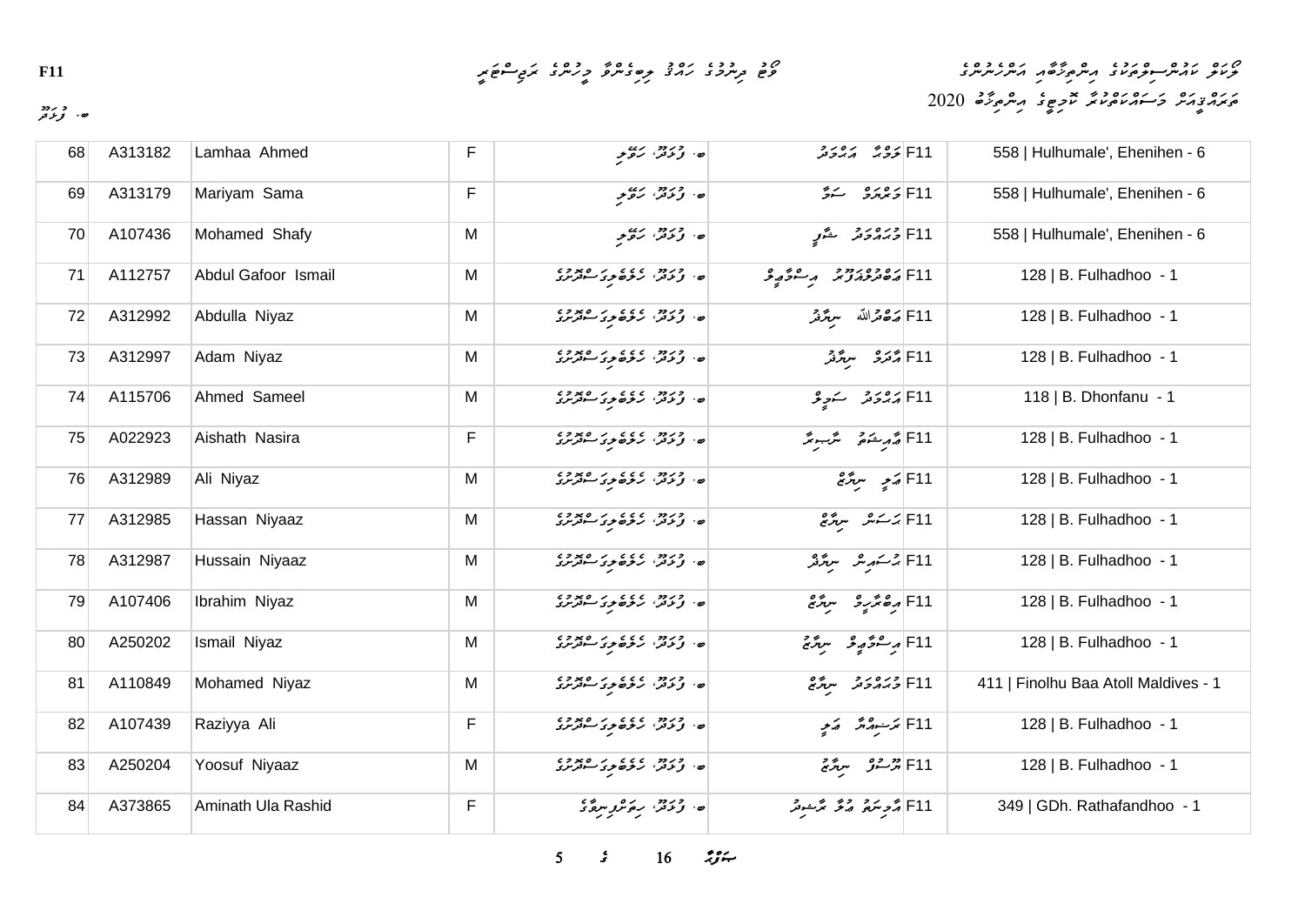*sCw7q7s5w7m< o<n9nOoAw7o< sCq;mAwBoEw7q<m; wBm;vB* م من المرة المرة المرة المرجع المرجع في المركبة 2020<br>مجم*د المريض المربوط المربع المرجع في المراجع المركبة* 

| 85  | A041895 | Mohamed Raashidh    | M           | ه . د دوه رو دو سرو د       | F11 <i>وُبَرُوْدُو بُرَّ</i> ىدِيْر         | 128   B. Fulhadhoo - 1    |
|-----|---------|---------------------|-------------|-----------------------------|---------------------------------------------|---------------------------|
| 86  | A107448 | Aishath Naashida    | F           | ه ورد به بروگر              | F11 م <i>ەً بە</i> ھەتەھ گرىسون <i>ى</i> ر  | 128   B. Fulhadhoo - 1    |
| 87  | A313245 | Hisham Ibrahim      | M           | ه وردو رور                  | F11 رِحْوُ مِصْرَّرِوْ                      | 612   B. Atholhu, Male'-5 |
| 88  | A313238 | Husham Ibrahim      | M           | ه ورده رژور                 | F11 بَرْشُوْ مِرْهُ بَرْرِدْ                | 612   B. Atholhu, Male'-5 |
| 89  | A313247 | Hushama Ibrahim     | F           | ە بۇ ئۇنى بەرگەب            | F11 رَحْدًوَ مِنْ مِرْدِةِ                  | 128   B. Fulhadhoo - 1    |
| 90  | A312895 | Aishath Shahudha    | F           | ه وردو ووه<br>ه ون روونې    | F11 صَّمِ مِشَمَّى مِسْتَرْشَ               | 128   B. Fulhadhoo - 1    |
| 91  | A076910 | Athifa Abdul Raheem | F           | ه ورده دوه و                | F11 مَّ مِوتَر مَصْرَمْ <i>مَرْدَ بِ</i> حَ | 128   B. Fulhadhoo - 1    |
| 92  | A312894 | Fathimath Aroosha   | $\mathsf F$ | ه وردو ووه<br>ه ون روونې    | F11 وَج <i>وحَ</i> هُم مَرْشَر الله         | 128   B. Fulhadhoo - 1    |
| 93  | A250163 | Mariyam Zaeena      | F           | ه ورده ووه<br>ه ونوس رفزونو | F11  <i>خ<sup>و</sup>ندی تج</i> میگر        | 128   B. Fulhadhoo - 1    |
| 94  | A312896 | Mohamed Zaheen      | M           | ه ورده دوه و                | F11  <i>وټرونو ټې</i> شر                    | 128   B. Fulhadhoo - 1    |
| 95  | A076919 | Yahya Mohamed       | M           | ه وردو ووه<br>ه ون روون     | F11 يزير په دره در                          | 128   B. Fulhadhoo - 1    |
| 96  | A088586 | Ahmed Ashraf        | M           | ه ورده دورتی                | F11 كەبرى كى كەنگەنگەنى ئىستات بىر          | 128   B. Fulhadhoo - 1    |
| 97  | A107405 | Mariyam Niyasa      | $\mathsf F$ | ه ورده دور                  | F11 دېرو سرگ                                | 128   B. Fulhadhoo - 1    |
| 98  | A107423 | Ahmed Thasleem      | M           | ه ورده ژور شر               | F11 <i>גُرُوَتْرَ بِيَ حُبُوِ</i> وْ        | 128   B. Fulhadhoo - 1    |
| 99  | A103168 | Aminath Rishfa      | $\mathsf F$ | ے ۔ وردو حقومتر             | F11 مُّجِسَمَ مِشْرٌ                        | 128   B. Fulhadhoo - 1    |
| 100 | A327992 | Mohamed Ishan Ahmed | M           | ه وردو وورد                 | F11 ويرودو <sub>م</sub> رغه كارورو          | 652   Fari Island-1       |
| 101 | A267633 | Aishath Hassan      | F           | ه· دردور و دروره د          | F11 <mark>ت</mark> ەمرىشقى برىكەش           | 128   B. Fulhadhoo - 1    |

 $6$   $3$   $16$   $23$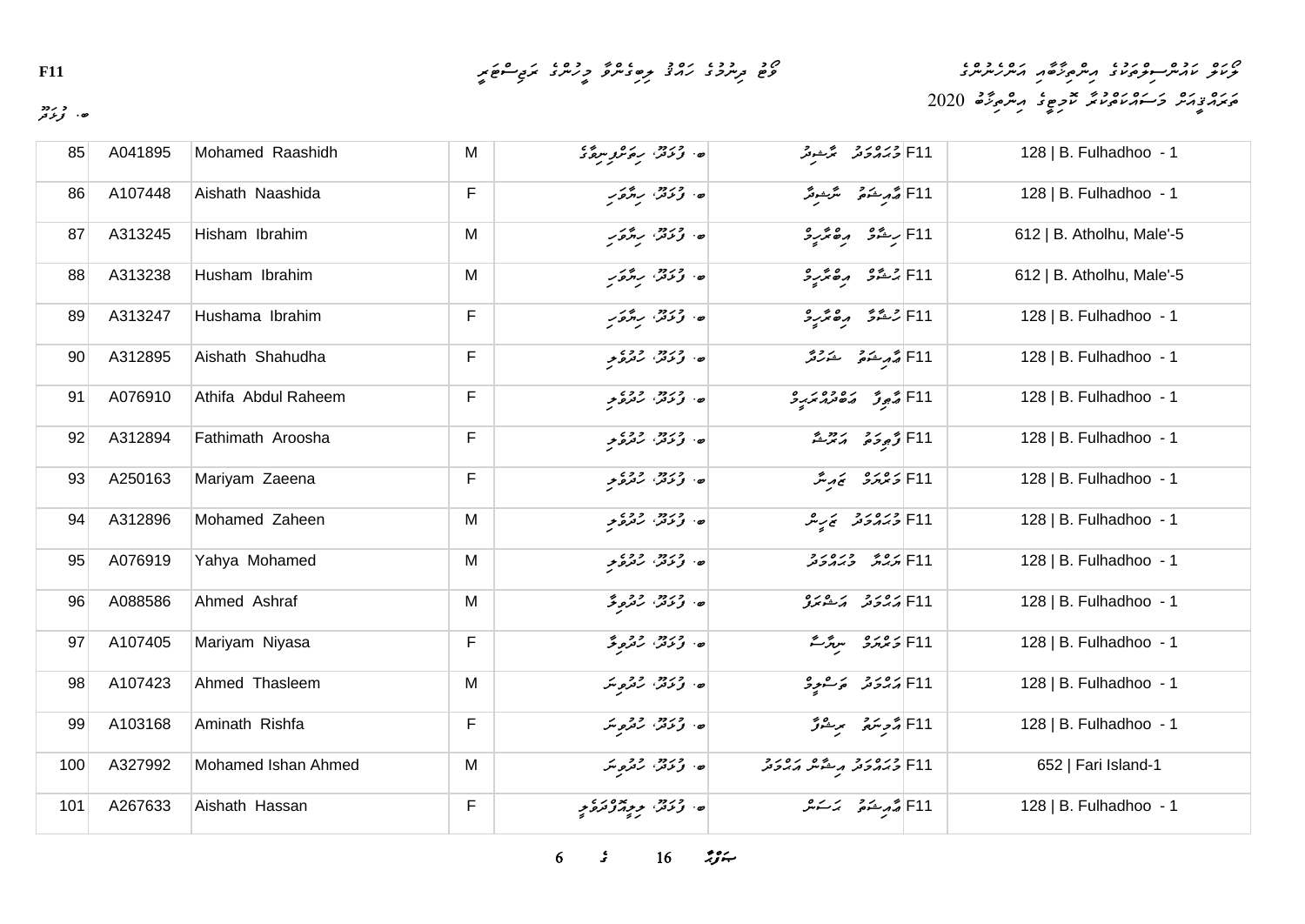*sCw7q7s5w7m< o<n9nOoAw7o< sCq;mAwBoEw7q<m; wBm;vB* م من المرة المرة المرة المرجع المرجع في المركبة 2020<br>مجم*د المريض المربوط المربع المرجع في المراجع المركبة* 

| 102 | A250227 | Luqumaan Mohamed Haleem | M | @ <sub>`</sub> زَرَدْرُ، <sub>مُرْمِ</sub> يْرُ رُمَوْمِي | F11 وَذَوْرٌ مَدَّ وَرَوْرٌ رَبِّ وَ        | 128   B. Fulhadhoo - 1              |
|-----|---------|-------------------------|---|-----------------------------------------------------------|---------------------------------------------|-------------------------------------|
| 103 | A107466 | Mohamed Haleem          | M | @ زَكَرْتْرُ، مِعِيدْ دْكَرْكَرْمِ مِ                     | F11  <i>وُبَہُ دُوَتَہ بَہُ</i> وِیْ        | 128   B. Fulhadhoo - 1              |
| 104 | A313271 | Nasma Mohamed Haleem    | F | ص- وردوم موجد وتروم به                                    | F11 سَرَحْدَ وَبَرَ رَوِدٍ رَوِدَ           | 558   Hulhumale', Ehenihen - 6      |
| 105 | A107419 | Ahmed Zaleeshan         | M | ه ورده ووو،                                               | F11  پَرُوکِرْ کے مِیشکر                    | 128   B. Fulhadhoo - 1              |
| 106 | A107418 | Aminath Nazly           | F | ه ورده وودٍ و                                             | F11 مُتَّحِسَّعَ مَتَّتَّحَ مِ              | 128   B. Fulhadhoo - 1              |
| 107 | A313188 | Fathimath Shazna        | F | ه ورده وود ؟                                              | F11 <i>وَّجِوَدَة</i> شَقرتَر               | 128   B. Fulhadhoo - 1              |
| 108 | A152406 | Ismail Naseer           | M | ه ورده وود ؟                                              | F11 م <sub>ە</sub> ستىۋەپى سىب پىر          | 128   B. Fulhadhoo - 1              |
| 109 | A313197 | Saam Ismail             | M | ه ورده وود ؟                                              | F11 گەتى ب <sub>ە</sub> ر مەن <i>ۇب</i> ەبى | 612   B. Atholhu, Male'-5           |
| 110 | A313192 | Saamee Ismail           | M | ه ورده وود،                                               | F11 گج پر شۇرپۇ                             | 408   Milaidhoo Island Maldives - 1 |
| 111 | A250221 | Shaama Ismail           | F | ص توکوتر، وودي                                            | F11 شَرَقَ بِرِ سُرَّتِهِ تَوْ              | 612   B. Atholhu, Male'-5           |
| 112 | A313195 | Shah Ismail             | M | ه ژرده وود؟                                               | F11 ڪثر پرڪو <i>ڻو</i> نو                   | 128   B. Fulhadhoo - 1              |
| 113 | A073430 | Abdul Razzaq Mohamed    | M | ه ژنژنش ووژن                                              | F11 ره وه ره ده وره رو<br>F11 ره در مرد مئ  | 128   B. Fulhadhoo - 1              |
| 114 | A107424 | Aishath Mamdhooha       | F | ه ورده ووژه                                               | F11 مەم ھەم ئەرەپەتە                        | 558   Hulhumale', Ehenihen - 6      |
| 115 | A073427 | Fathuhulla Abdul Razzaq | M | ه ورد ووژء                                                | F11 زوج الله به صور محدد بره د              | 612   B. Atholhu, Male'-5           |
| 116 | A312713 | Ismail Shafeeu          | M | ه ورده ووژک                                               | F11 <sub>م</sub> رےد <i>و چو جنوب</i>       | 612   B. Atholhu, Male'-5           |
| 117 | A107425 | Mohamed Mauroof         | M | ه ورد ووژء                                                | F11 دره د به دوه و در بر                    | 128   B. Fulhadhoo - 1              |
| 118 | A312726 | Sahula Abdul Razzag     | F | ه ورده ووژء                                               | F11 شرقر پرەپورىرى<br>F11 شرقر پەھىرىرىمرى  | 128   B. Fulhadhoo - 1              |

 $7$  *s* 16  $23$   $\div$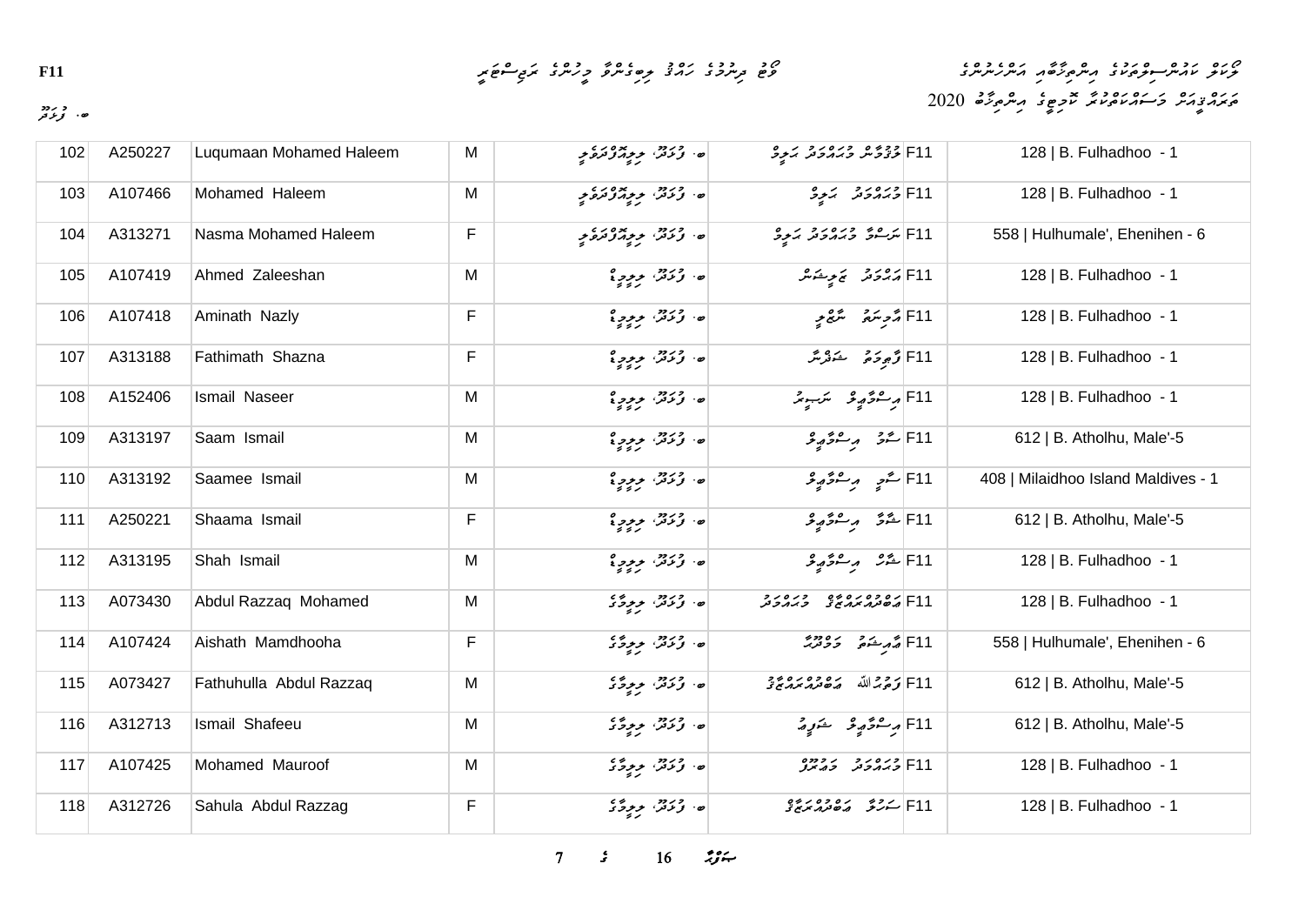*sCw7q7s5w7m< o<n9nOoAw7o< sCq;mAwBoEw7q<m; wBm;vB* م من المرة المرة المرة المرجع المرجع في المركبة 2020<br>مجم*د المريض المربوط المربع المرجع في المراجع المركبة* 

| 119 | A362016 | Salwa Abdul Razzaaq       | $\mathsf F$ | ه ورد ووژء                             | F11 كونونى بەرەمەرە بور                             | 612   B. Atholhu, Male'-5      |
|-----|---------|---------------------------|-------------|----------------------------------------|-----------------------------------------------------|--------------------------------|
| 120 | A107422 | Tholhath Abdul Razzaaq    | M           | ه ورده ووژء                            | F11 <sub>مو</sub> مرد ره ده ده ده و                 | 558   Hulhumale', Ehenihen - 6 |
| 121 | A073423 | Ummu Kulsoom Abdul Razzag | $\mathsf F$ | ه ورده ووژه                            |                                                     | 128   B. Fulhadhoo - 1         |
| 122 | A107458 | Mohamed Rashad            | M           | ور دو دره روپر ده<br>ده ژنژن نوده کامر | F11 وَيَرُووَتَرُ - يَرَشُوَرُ                      | 128   B. Fulhadhoo - 1         |
| 123 | A312741 | Abdulla Naseer            | M           | ے وردو کرھی تھ                         | F11 كَرْجْ مْرْاللَّه مَرْسِوِيْرْ                  | 128   B. Fulhadhoo - 1         |
| 124 | A311190 | Ahmed Shafiu              | M           | ه وردو کري و                           | F11 كەبۇبۇقىر مىگ <sub>ىم</sub> ى كە                | 612   B. Atholhu, Male'-5      |
| 125 | A149812 | Fathimath Shiyama         | F           | ە بەدە كەرگەنچ                         | F11 تَ <i>وْجِ</i> وَحَمَّ شِيَرَّدَّ               | 612   B. Atholhu, Male'-5      |
| 126 | A297354 | Mariyam Shahuza           | $\mathsf F$ | ے وردو کری و                           | F11 وَيُرْتَزَرُ مُسَرَكَبِيَّ                      | 612   B. Atholhu, Male'-5      |
| 127 | A107409 | Muneera Ali               | F           | ے وردو کرھی تھ                         | F11  3سرپر کمبر                                     | 128   B. Fulhadhoo - 1         |
| 128 | A124268 | Ali Faseehu               | M           | ه ژندن دِ ترتم                         | F11 کھ تی تی پیڈ                                    | 612   B. Atholhu, Male'-5      |
| 129 | A094258 | Hussain Shiruneel         | M           | ه ژنرن دِ شَي                          | F11 پرڪرپر ھوپرپولا                                 | 558   Hulhumale', Ehenihen - 6 |
| 130 | A102247 | Mohamed Shakeeb           | M           | ه ژنرن دِ شَي                          | F11 <i>وُبَرُوْدَوْ</i> شَر <i>ْ</i> ي <sup>ة</sup> | 558   Hulhumale', Ehenihen - 6 |
| 131 | A107440 | Sadhuna Ahmed             | $\mathsf F$ | ه ژرده د پژه                           | F11 گۇرىگە كەبر <i>ەر ج</i>                         | 558   Hulhumale', Ehenihen - 6 |
| 132 | A312806 | Samha Shakeeb             | F           | ە بۇ ئۇن بېرىگى                        | F11 سَتَرْبَّرُ شَمَعِ صَحَّةً                      | 558   Hulhumale', Ehenihen - 6 |
| 133 | A312807 | Shaikha Shakeeb           | $\mathsf F$ | ه ژنرن دِ ش                            | F11 ڪمبرگ ڪمو <b>ٽ</b>                              | 558   Hulhumale', Ehenihen - 6 |
| 134 | A071528 | Zulaikha Ahmed            | F           | ه ژنرن دِ شَي                          | F11 يحترك بمركز تركيب                               | 462   Srilanka / Colombo - 3   |
| 135 | A107460 | Zulfa Ahmed               | F           | ه ژنرو پرتره                           | F11 يحوً <i>و م</i> كرومر                           | 128   B. Fulhadhoo - 1         |

**8** *s* **16** *z s*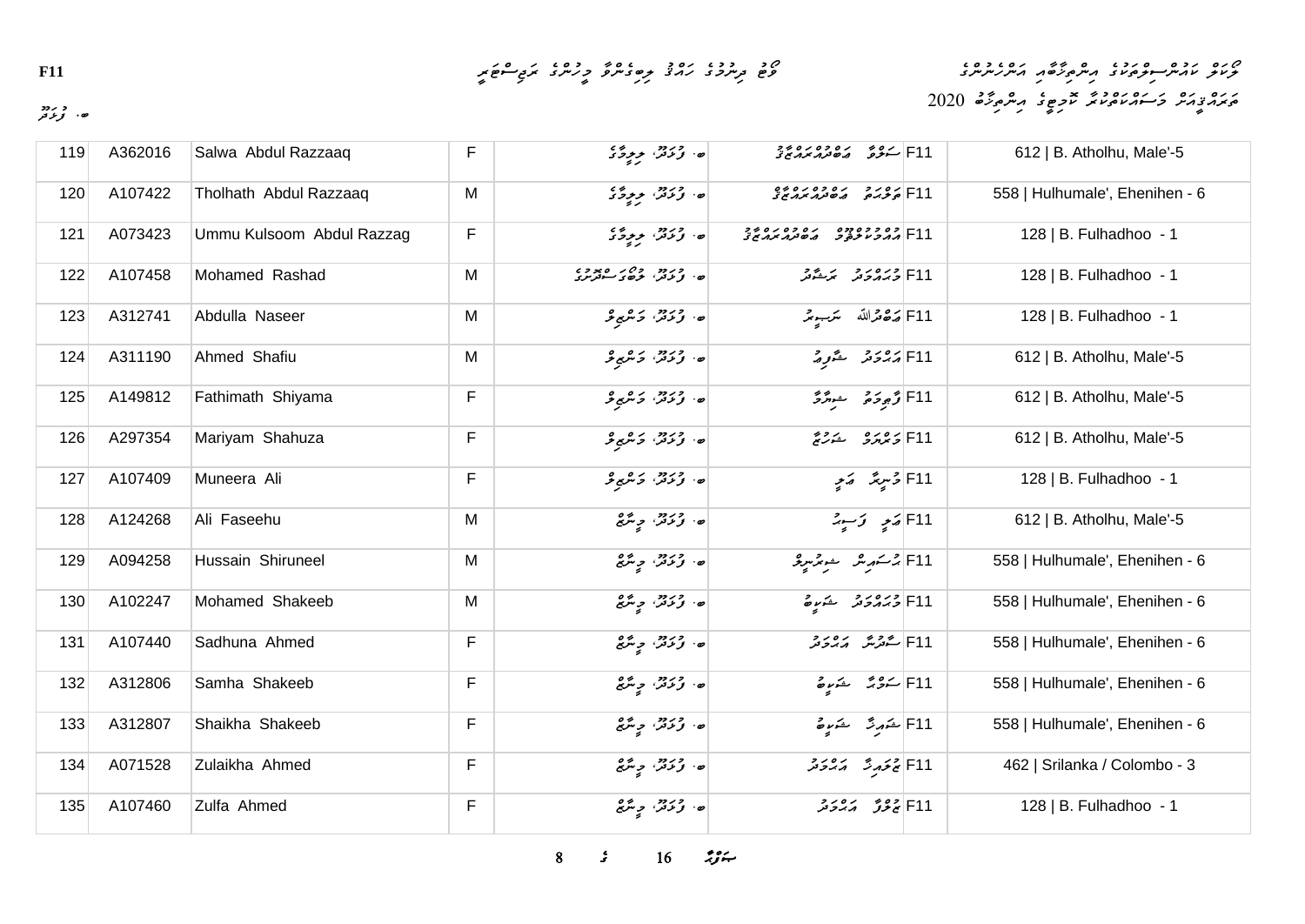*sCw7q7s5w7m< o<n9nOoAw7o< sCq;mAwBoEw7q<m; wBm;vB* م من المرة المرة المرة المرجع المرجع في المركبة 2020<br>مجم*د المريض المربوط المربع المرجع في المراجع المركبة* 

| 136 | A088464 | Fareeda Yoosuf         | $\mathsf F$  | ە ئۇنۇش شىرە                        | F11 كۆمىرنىڭ كېزىستونى                                           | 128   B. Fulhadhoo - 1         |
|-----|---------|------------------------|--------------|-------------------------------------|------------------------------------------------------------------|--------------------------------|
| 137 | A107403 | Aminath Farzana        | F            | ە دىن ئىركىد                        | F11 أَمَّ حِسَمَةً مَّ وَتَمَتَّعَ مَّرَ                         | 128   B. Fulhadhoo - 1         |
| 138 | A107411 | Mohamed Siyam          | M            | ە ئەرەدە ئىرىگە ئە                  | F11 دېرونو سوگړو                                                 | 128   B. Fulhadhoo - 1         |
| 139 | A110937 | Ahmed Saneez           | M            | $x e^{2}$ $y y$ $y$ $y$ $y$ $y$ $y$ | F11 كەبرى قىرىقى سىگەنىزچ                                        | 138   Lh. Naifaru - 3          |
| 140 | A110938 | Fathimath Suhaida      | F            | ھ قرندو سرگر من دھي                 | F11 تَ <i>حْمِوحَةْ شَرَم</i> ِيثَرَ                             | 558   Hulhumale', Ehenihen - 6 |
| 141 | A313135 | Hassaan Moosa          | M            | ھ وکوئر، سرگر شوڪر                  | F11 كەبۇسىگىر قۇش                                                | 128   B. Fulhadhoo - 1         |
| 142 | A122526 | Hawwa Shaheen          | F            | ه وردو سرگر عبر<br>ه و د تر         | F11 بَرْدُوَّ شَرِسْ ِ                                           | 128   B. Fulhadhoo - 1         |
| 143 | A313134 | Hifaaza Moosa          | F            |                                     | F11 بردٌوٌ تَرْسٌ                                                | 128   B. Fulhadhoo - 1         |
| 144 | A107417 | Khadeeja Idrees        | F            | ھ ورود سرگر من دھ                   | F11 كَتَرِيعٌ - مِثْرَمِرِ مُسْ                                  | 558   Hulhumale', Ehenihen - 6 |
| 145 | A072949 | Mariyam Ansoodha       | F            | ھ وکوئر، سرگر شویم                  | F11   د بره د مه شرح شور<br>F11   د بررد د برگر                  | 558   Hulhumale', Ehenihen - 6 |
| 146 | A110853 | Mohamed Saneez         | M            | ھ وردو سرگر عوض                     | F11  <i>ۋېزودى ئى</i> سىنى                                       | 128   B. Fulhadhoo - 1         |
| 147 | A250218 | Mohamed Naashith Ahmed | M            | ھ ورود سرگر من دھ                   | F11 <i>ويروونر مرَّجوم م</i> ر <i>ود</i> ر                       | 128   B. Fulhadhoo - 1         |
| 148 | A072947 | Moosa Mohamed          | M            | ھ وکوئو، سرگر شویج مر               | F11 تۇشقە ئەيمەد ئەر                                             | 558   Hulhumale', Ehenihen - 6 |
| 149 | A153154 | Nahula Moosa           | F            | ھ وکوئر، سرگر شویم مر               | F11 يَرْرُقُ تَرْسُمُ                                            | 558   Hulhumale', Ehenihen - 6 |
| 150 | A313117 | Abdulla Atheef         | $\mathsf{M}$ | ם ציבה יינסיבל                      | F11 مَەھىراللە م <i>ەبو</i> ر                                    | 612   B. Atholhu, Male'-5      |
| 151 | A250208 | Ahmed Thahseen         | M            | ے ورود سرح پر محمد تک               | F11   <i>د ج</i> وير مرجمہ پر پہلی<br> F11  اوبر جو مرکز کے مرکز | 612   B. Atholhu, Male'-5      |
| 152 | A130671 | Aishath Sofa           | F            | ם ציבה תסיבב                        | F11 مەم ئىقىمە سى <i>قۇ</i>                                      | 128   B. Fulhadhoo - 1         |

*9 s* 16 *i*<sub>Si</sub>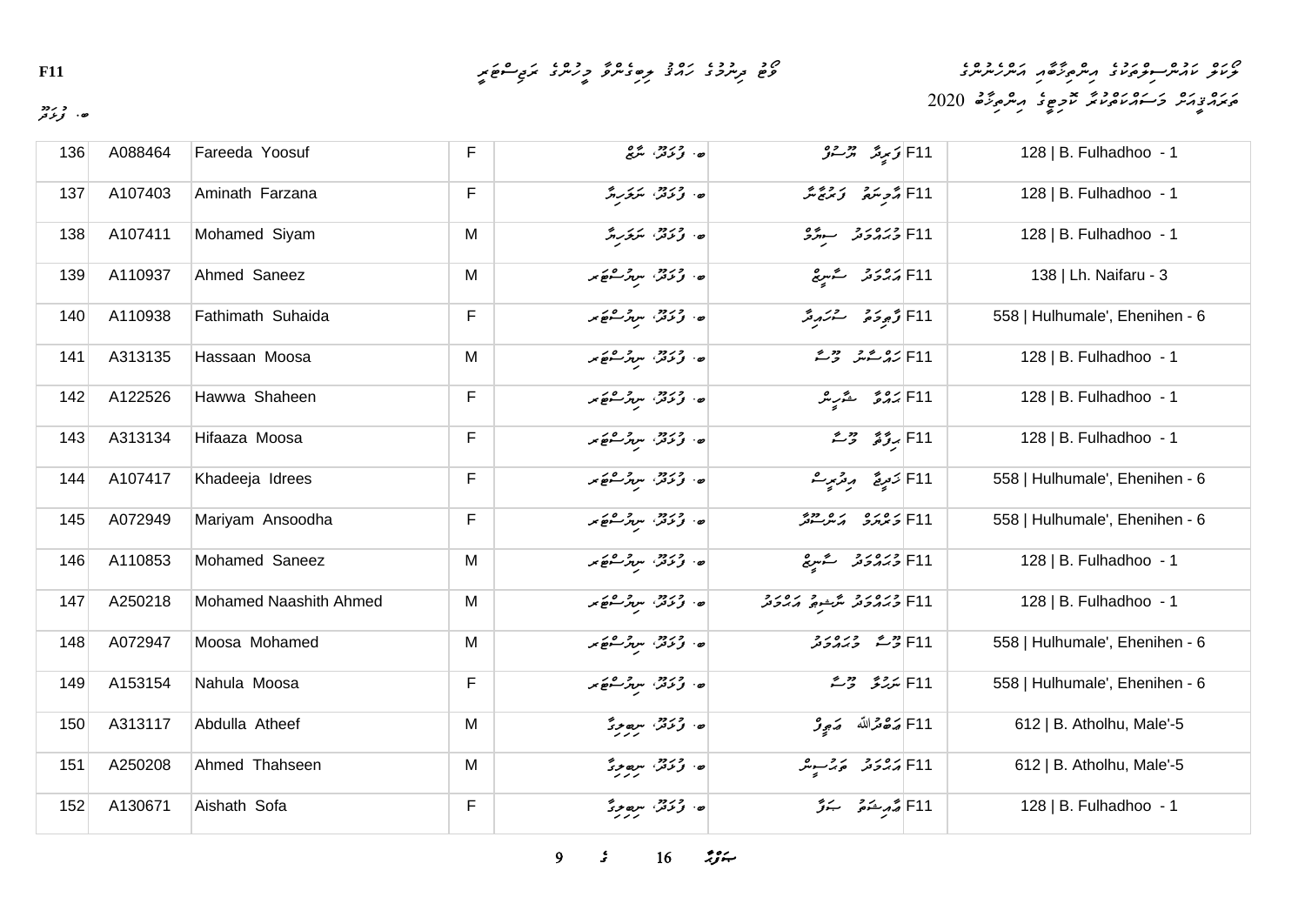*sCw7q7s5w7m< o<n9nOoAw7o< sCq;mAwBoEw7q<m; wBm;vB* م من المرة المرة المرة المرجع المرجع في المركبة 2020<br>مجم*د المريض المربوط المربع المرجع في المراجع المركبة* 

| 153 | A313118 | Aminath Maeysha             | $\mathsf F$ | ه ورده سره درگا                                | F11 مَّ حِسَمَ = دَرِسَّةَ =                     | 128   B. Fulhadhoo - 1       |
|-----|---------|-----------------------------|-------------|------------------------------------------------|--------------------------------------------------|------------------------------|
| 154 | A108406 | Fathimath Shifana           | F           | ם ציבה יינסיבב                                 | F11 <i>وَّجِ دَمَّة</i> شِوَتَسَّ                | 128   B. Fulhadhoo - 1       |
| 155 | A313120 | Maashitho Shareef           | $\mathsf F$ | ם ציבת תסיבב                                   | F11 وَّحْدِمْ صَمَيْرٌ                           | 128   B. Fulhadhoo - 1       |
| 156 | A313116 | Mohamed Areef               | M           | ے وروم سے وگ                                   | F11 وَرَدْدَوَتْر كَرَمَبِرْتْر                  | 128   B. Fulhadhoo - 1       |
| 157 | A313119 | Nathaashaa Shareef          | $\mathsf F$ | ם ציבה יינסיבב                                 | F11 سَهَّرْتُہ شَمَعِرْتُر                       | 73   N. Ken'dhikulhudhoo - 2 |
| 158 | A405080 | Yahumaa Shareef             | F           | ه و درد.<br>د و د در سره د د                   | F11 بزرگ - ش <i>تمبول</i>                        | 7   HA. Ihavandhoo - 1       |
| 159 | A055283 | Abdul Haris Aboobakuru      | M           | ه ژرند شود                                     | F11 رەدومەر مەھەمەر<br>F11 رەمۇرىمىر مەھەم       | 128   B. Fulhadhoo - 1       |
| 160 | A153072 | Ismail Rasheed              | M           | ه ورو دو د                                     | F11 م <i>ې</i> شۇم <sub>ۇ</sub> تۇرىئونى         | 128   B. Fulhadhoo - 1       |
| 161 | A069416 | Zahuriyya Ibrahim           | F           | ه ورو وړي                                      | F11 ىزىرچە ئەھەر يوم ب                           | 128   B. Fulhadhoo - 1       |
| 162 | A250198 | Ahmed Shaheedh Mohamed      | M           | ەر دىرەدە مەشكەھەتى<br>ئەس ئۇغىرى مەشكەھەتى    | F11   دَرُدَوَتْر خَيْرِيْرْ وَبَرْدُوَتْر       | 121   B. Eydhafushi - 1      |
| 163 | A403359 | Aminath Shaheedha Mohamed   | $\mathsf F$ | ە بۇردو ئەشكىرى ئى                             | F11 أَدُّجِسَمْ مُشَرِيْرٌ وَبَرْدُونَرْ         | 612   B. Atholhu, Male'-5    |
| 164 | A365900 | Fathimath Shaheedha Mohamed | $\mathsf F$ | ەر دىرەدە مەشكەت بىرى<br>ئەس ئىرىس مەشكەت بىرى | F11 زَّەپِ دَەَ شَرِيدَ دېرە دىر                 | 612   B. Atholhu, Male'-5    |
| 165 | A403329 | Mariyam Shaheedha Mohamed   | $\mathsf F$ |                                                | F11 كالمحامرة المستورقر المحامدة والمحافر        | 612   B. Atholhu, Male'-5    |
| 166 | A107394 | Abdul Rahman Hussain        | M           | ه وردو می ه و و گ                              | F11 <sub>م</sub> ەمەمەرەۋىر ب <sub>ە</sub> سەرىر | 128   B. Fulhadhoo - 1       |
| 167 | A107644 | Ali Riyaaz                  | M           | ە بۇلاش كەم يەم ئى                             | F11 کی مورگٹ                                     | 128   B. Fulhadhoo - 1       |
| 168 | A107393 | Fathimath Mohamed           | F           | ه وردو می و و تح                               | F11 ۇ <sub>ج</sub> وڭ ئەرەپىر                    | 128   B. Fulhadhoo - 1       |
| 169 | A107643 | Mohamed Ziyad               | M           | ە بۇردە كەربى ئوقە                             | F11 <i>5 پر پر بر ج پر گر</i> تر                 | 128   B. Fulhadhoo - 1       |

 $10$  *s*  $16$  *z***<sub>3</sub>** $\approx$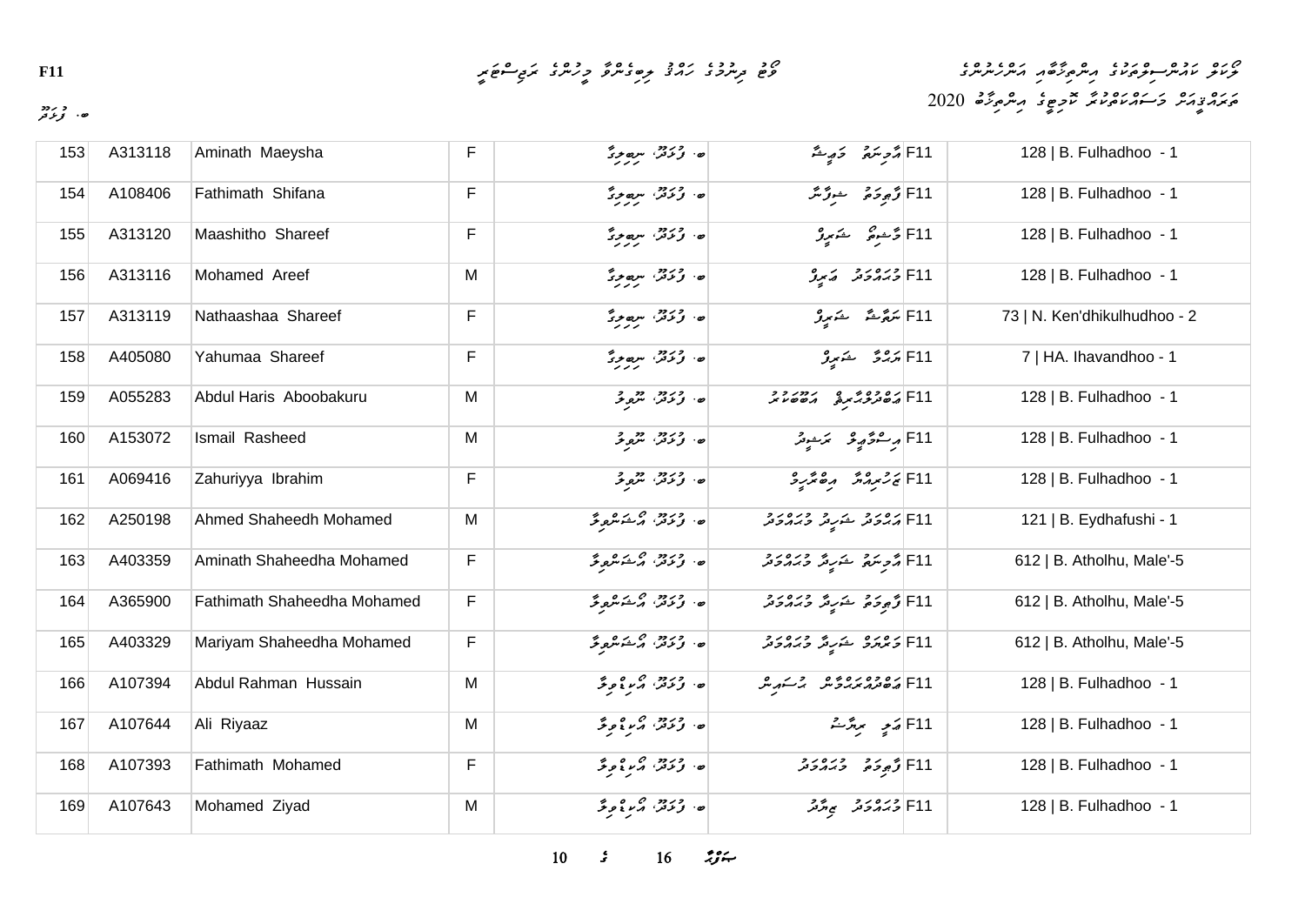*sCw7q7s5w7m< o<n9nOoAw7o< sCq;mAwBoEw7q<m; wBm;vB* م من المرة المرة المرة المرجع المرجع في المركبة 2020<br>مجم*د المريض المربوط المربع المرجع في المراجع المركبة* 

| 170 | A023939 | Ahmed Asim                   | M            | כנדה ברסנבס                                        | F11 كەبرى قەسىۋ                       | 128   B. Fulhadhoo - 1       |
|-----|---------|------------------------------|--------------|----------------------------------------------------|---------------------------------------|------------------------------|
| 171 | A093362 | Aishath Inasa                | F            | כנדה ברסנבס                                        | F11 ۾ پرڪو پر مٿر شهر                 | 612   B. Atholhu, Male'-5    |
| 172 | A157233 | Abdul Haris Idhrees          | M            | ه وردد ر<br>ه ولاتر، نروبروی                       | F11 مەھەر ئۇيجىمى ھەمەر مىگە بىر      | 128   B. Fulhadhoo - 1       |
| 173 | A313128 | Ahmed Arif                   | M            | ورود عدد ده ده.<br>ح- تونونس شده مرحری             | F11 كەنزى قى ھەمبەر                   | 128   B. Fulhadhoo - 1       |
| 174 | A146812 | Aishath Leela                | $\mathsf F$  | ەر دەپەتە بەرە ئە<br>ھەر ئولانىي بىر يەرو ئ        | F11 مَگْرِسْتَمْ مِعْ                 | 128   B. Fulhadhoo - 1       |
| 175 | A156281 | Aminath Nizama               | F            | ه وردد ر<br>ه ولاتر، نروبروی                       | F11 مُّ مِسَمَّى سِمَّى مَّ           | 128   B. Fulhadhoo - 1       |
| 176 | A110445 | Fathimath Leena              | F            | ه وردد ر<br>ه ولاتر، نروبروی                       | F11 وَج <i>ودَهْ</i> مِيسَّر          | 462   Srilanka / Colombo - 3 |
| 177 | A313127 | Ibrahim Siyam                | M            | ەر دەپەتە بەرە ئە<br>ھەر ئولانىي بىر يەرو ئ        | F11 مەھ <i>مگىي</i> ھەسىسىتى بىر      | 128   B. Fulhadhoo - 1       |
| 178 | A107465 | Mohamed Nizam                | M            | ەر دەپەتە بەرە ئەن<br>ھەر ئونى ئىس بىر <i>جە</i> ر | F11 <i>2222 سرچ</i> گ                 | 128   B. Fulhadhoo - 1       |
| 179 | A107427 | Wafiyya Mohamed              | $\mathsf{F}$ | ه ورده و ده ده.<br>ه ونوتر، شوه دروی               | F11 <sub>ح</sub> وړن <i>گ څن</i> ډونډ | 128   B. Fulhadhoo - 1       |
| 180 | A107402 | Mariyam Hussain              | $\mathsf F$  | ه وردو ره روبر<br>ه ولاتر برونا برو                | F11 <sub>ح</sub> مدرہ جے مدیر         | 128   B. Fulhadhoo - 1       |
| 181 | A069754 | Adam Shareef                 | M            | ور دو در ۲۵ ده.<br>۲۵۰ ژنون مرس ۲۷                 | F11 ۾ ترو شمبرو                       | 612   B. Atholhu, Male'-5    |
| 182 | A144464 | Ibrahim Mufeed               | M            | ه وردد تر ۵۵<br>ه ولاش تر شروب                     | F11 مەھەر بۇ ھەر قى                   | 128   B. Fulhadhoo - 1       |
| 183 | A144540 | Mariyam Sithuna              | F            | ه ورده نرمړي.                                      | F11 دىمەد بەھەتىر                     | 128   B. Fulhadhoo - 1       |
| 184 | A128983 | Ahmed Rasheed                | M            | כנכב נסשים<br>ישי נישיטי <i>יהה</i> תיית           | F11 كەردى كەر ئىرىدى                  | 612   B. Atholhu, Male'-5    |
| 185 | A312735 | Habeeba Ibrahim              | $\mathsf F$  | ه وردو ره ده.<br>ه وردر برد بر                     | F11 يَرْحِرَّةُ مِنْ مِنْ مِرْدِدْ    | 612   B. Atholhu, Male'-5    |
| 186 | A096634 | <b>Mohamed Athif Mansoor</b> | M            | פי כנכן גם מם.<br>כם " צ'יגרי "זהורגיית            | F11 ديرورو گهور دس دو                 | 128   B. Fulhadhoo - 1       |

 $11$  *s*  $16$  *z***<sub>3</sub>** $\approx$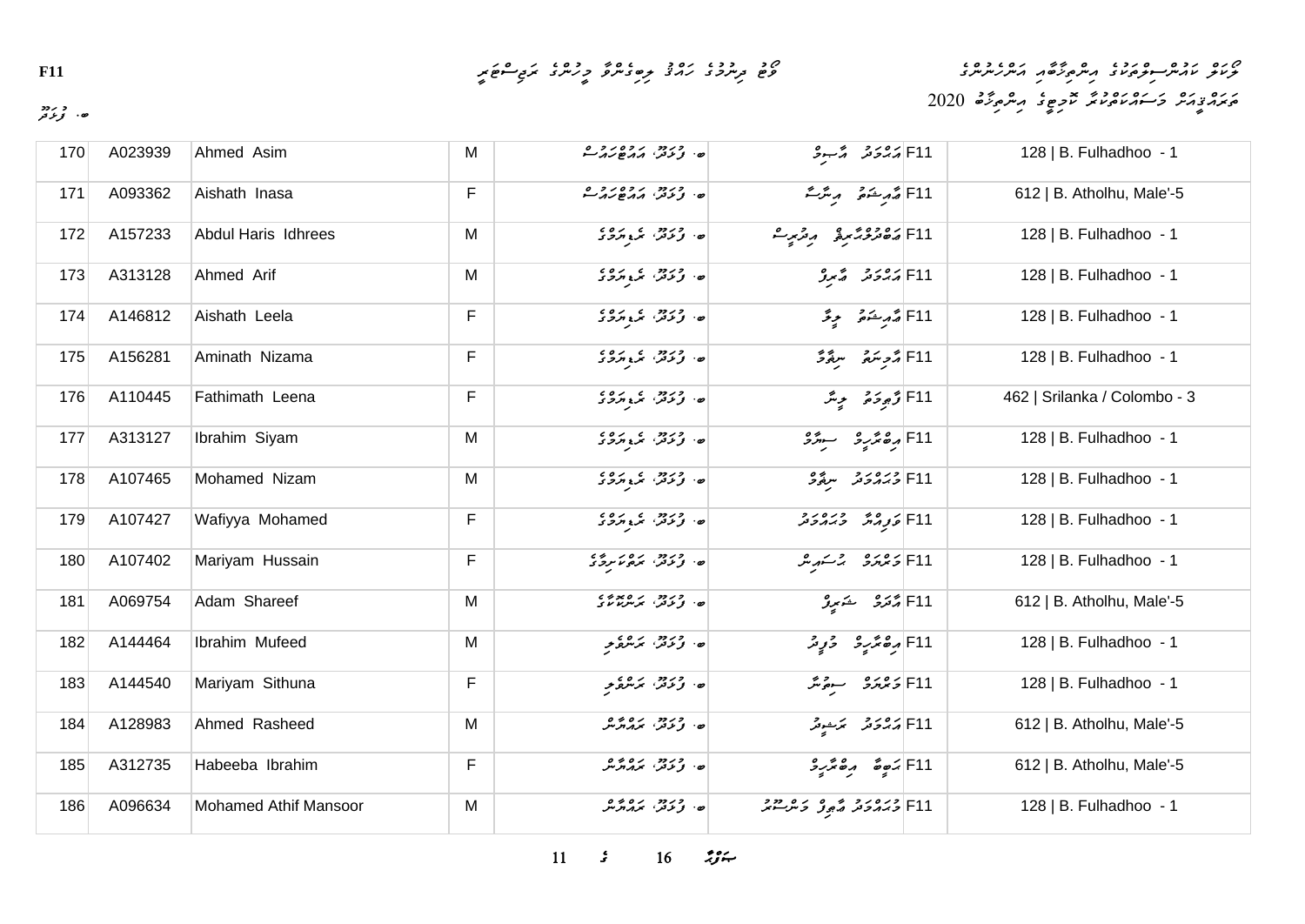*sCw7q7s5w7m< o<n9nOoAw7o< sCq;mAwBoEw7q<m; wBm;vB* م من المرة المرة المرة المرجع المرجع في المركبة 2020<br>مجم*د المريض المربوط المربع المرجع في المراجع المركبة* 

| 187 | A364151 | Raniya Mausoom   | F           | ە . تەرەد مەدەرە ھ<br>ھ . تۇنۇلغان مىزدە مەسىر | F11 بَرْسِرَدُ وَرَجَبَوْدِ                   | 128   B. Fulhadhoo - 1         |
|-----|---------|------------------|-------------|------------------------------------------------|-----------------------------------------------|--------------------------------|
| 188 | A250205 | Rayana Mausoom   | F           | ه وردو ۵۵۵ می<br>۵۰ ورد بروبر                  | F11 بَرْہُرْ سَرَ وَرُبْہِ وَ                 | 128   B. Fulhadhoo - 1         |
| 189 | A404440 | Ahmed Nuhaad     | M           | ص- ورود مورځ مو                                | F11 كەبرى قىر بىر يەر ئىس                     | 128   B. Fulhadhoo - 1         |
| 190 | A313332 | Aishath Hanaa    | F           | ه ورود برره و                                  | F11 م <i>ەُم</i> ەشقى ئەنگە                   | 612   B. Atholhu, Male'-5      |
| 191 | A107408 | Aminath Aliya    | $\mathsf F$ | ه ورده برروم                                   | F11 مَّ مِسَعَ مَّ مِعَّ                      | 128   B. Fulhadhoo - 1         |
| 192 | A313327 | Fathmath Sana    | F           | ه ورده بررؤم                                   | F11 تَ <i>وْجِرْحَمْ پَيْرَ</i> دُ            | 128   B. Fulhadhoo - 1         |
| 193 | A313325 | Hussain Rasheed  | M           | ه ورود برره و                                  | F11 پر کے میر شریعہ ترکیب تر                  | 128   B. Fulhadhoo - 1         |
| 194 | A313331 | Mohamed Nadeem   | M           | ه ورده برره و                                  | F11 <i>5225 تربو</i> د                        | 128   B. Fulhadhoo - 1         |
| 195 | A112860 | Zahida Yoosuf    | F           |                                                | F11 تج برمثر میں شوتر                         | 612   B. Atholhu, Male'-5      |
| 196 | A083567 | Ahmed Shujau     | M           | ە ئىگىر سوگە <i>جەڭ</i>                        | F11 كەبرى كىمى ئىقتى كەنتى بىر                | 128   B. Fulhadhoo - 1         |
| 197 | A107384 | Fathimath Liusa  | F           | ٠٥ ورود سوكروه كا                              | F11 وَجوحَة و مِرْتَهُ                        | 128   B. Fulhadhoo - 1         |
| 198 | A312966 | Ahmed Ayathulla  | M           | ە بەدەدە مەم ھەر ھە                            | F11 كەبرى قىر ئەر ئۇيغۇر (للە                 | 128   B. Fulhadhoo - 1         |
| 199 | A312969 | Aishath Naznee   | $\mathsf F$ | ە بۇردە ھەرمى<br>ھ ۋىرى سەنئەتكە               | F11 ۾ م شمتھ سگھ س                            | 128   B. Fulhadhoo - 1         |
| 200 | A069234 | Fathimath Saeeda | F           | ەر دور دەم ھ                                   | F11 وَّجِودَةٌ سَمَهِةٌ                       | 145   K. Kaashidhoo - 2        |
| 201 | A107389 | Ibrahim Fayaz    | M           | ە بەدە ھەرمى<br>ھ زىرى سەسرىر سە               | F11 <sub>م</sub> ەمگرى <sub>د</sub> ى ئەگرىشە | 128   B. Fulhadhoo - 1         |
| 202 | A107390 | Mariyam Siyama   | F           | ه درود مصرم و                                  | F11 دېمه پروته سوچې                           | 558   Hulhumale', Ehenihen - 6 |
| 203 | A312965 | Mohamed Rafeeu   | M           | ە بۇردە ھەيمى ھ                                | F11 <i>5222 بَرُوِج</i> ً                     | 128   B. Fulhadhoo - 1         |

 $12$  *s*  $16$  *z***<sub>3</sub>**  $\frac{2}{3}$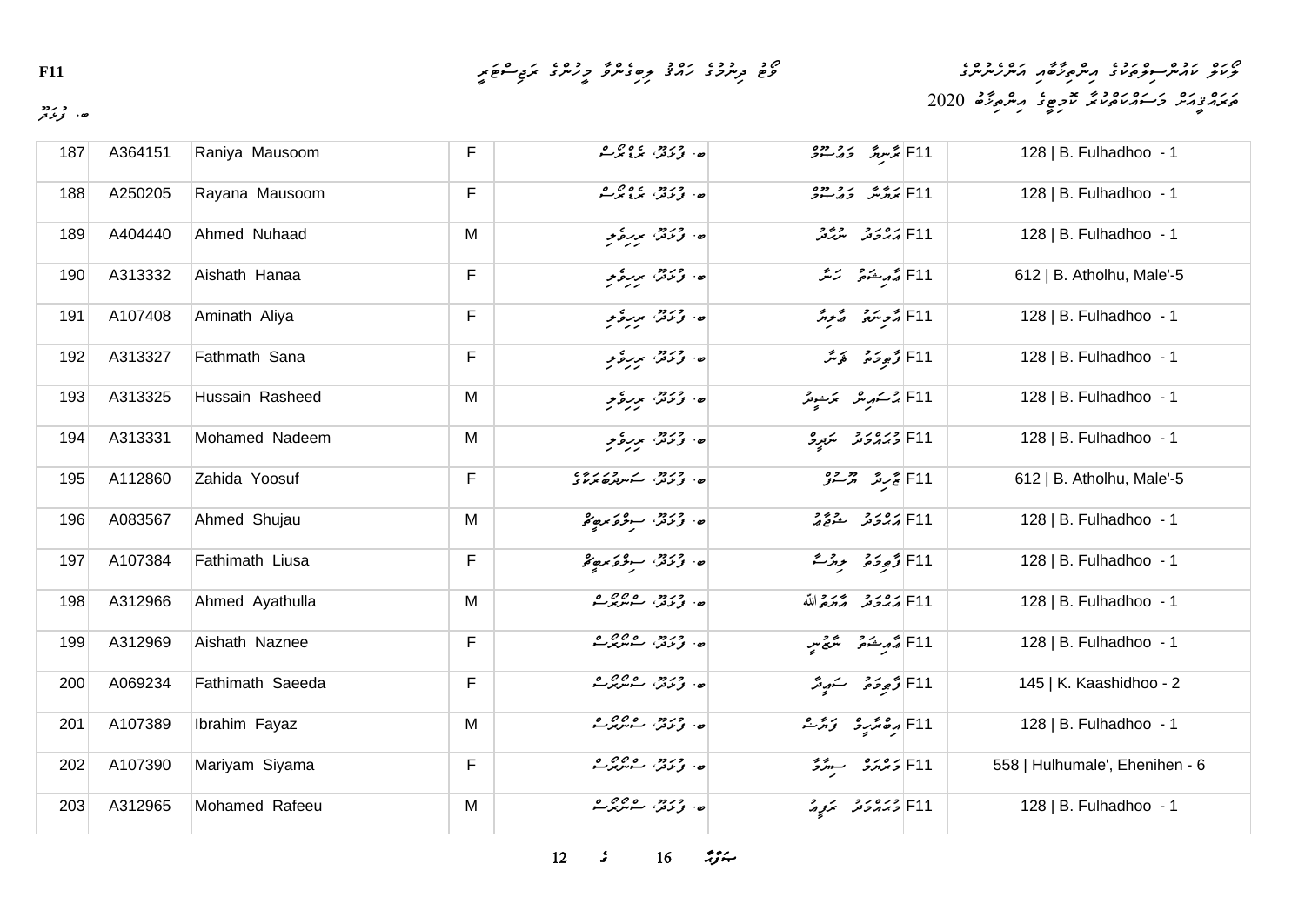*sCw7q7s5w7m< o<n9nOoAw7o< sCq;mAwBoEw7q<m; wBm;vB* م من المرة المرة المرة المرجع المرجع في المركبة 2020<br>مجم*د المريض المربوط المربع المرجع في المراجع المركبة* 

| 204 | A250201 | Nadha Ahmed          | F           | ە ئەرەد مەيرىمى ھ                         | F11 يَرَقَّرُ - بَرْبُرْوَتْرُ                        | 128   B. Fulhadhoo - 1         |
|-----|---------|----------------------|-------------|-------------------------------------------|-------------------------------------------------------|--------------------------------|
| 205 | A073174 | Adam Shareef         | M           | ە ئىرى دىرە دىكەن                         | F11   پژترد - ش <i>تمبوژ</i>                          | 558   Hulhumale', Ehenihen - 6 |
| 206 | A110963 | Ahmed Aslam          | M           | ە ئىرەد دەرە دۇر                          | F11 كەبروتە كەشىۋى                                    | 128   B. Fulhadhoo - 1         |
| 207 | A107386 | Aishath Rajnee       | $\mathsf F$ | ە ئەرەد دەرە دۇر                          | F11 ۾ پرڪنو سمبر تين مير                              | 128   B. Fulhadhoo - 1         |
| 208 | A107385 | Ali Rameez           | M           | ە ئەرەد دەرە دۇر                          | F11 <i>ھَ۔</i> پر پروچ                                | 128   B. Fulhadhoo - 1         |
| 209 | A320684 | Lumaiha Adam Shareef | $\mathsf F$ | ە ئىرەد دەرە دۇر                          | F11 تَحْدَمِهُ مُحَمَّدٌ حَسَبِيْرٌ                   | 558   Hulhumale', Ehenihen - 6 |
| 210 | A107399 | Mareena Hassan       | F           | ە ئىرەد دەرە دۇر                          | F11   5 مریٹر   کرسکٹر                                | 128   B. Fulhadhoo - 1         |
| 211 | A103705 | Mohamed Naseer       | M           | ە بۇردە دەرەرتى<br>مەنزىرى سىرقى مەنتى    | F11 <i>وَبَرُهُ وَبُوْ</i> سَرَسِيمُ                  | 128   B. Fulhadhoo - 1         |
| 212 | A126800 | Abdul Bari Aboobakur | M           | ە بەرەد دىرى<br>ھ ئى ئى ئىرىش             | F11 גەכەپر ھەمەسىر                                    | 612   B. Atholhu, Male'-5      |
| 213 | A112999 | Ahmed Riza           | M           | ە . درەد در ، ە<br>ھ . زىرتىر ، مەترىر ــ | F11 كەندى كەرىگە                                      | 128   B. Fulhadhoo - 1         |
| 214 | A107443 | Aminath Agleema      | F           | ە بەرەد دىرى<br>ھ ۋىلى مەمەرىك            | F11 مَّ حِسَمَة مَقْوِرَّ                             | 128   B. Fulhadhoo - 1         |
| 215 | A107446 | Fathimath Azleena    | F           | ە . درەد در ، م<br>ھ . زىرتىر ، مەترىر ك  | F11 ۇ <sub>ج</sub> وڭ ھەج ئەيش                        | 128   B. Fulhadhoo - 1         |
| 216 | A312920 | Hashma Aboobakuru    | $\mathsf F$ | ە بەدە دىرى<br>ھ ۋىلى مەترىكە             | $22222$ $525$ F11                                     | 128   B. Fulhadhoo - 1         |
| 217 | A107445 | Hassan Azleef        | M           | ە . درەد در ، م<br>ھ . زىرتىر ، مەترىر ك  | F11   پرستريس کم پرچونو<br>  F11                      | 612   B. Atholhu, Male'-5      |
| 218 | A073233 | Ismail Athif         | M           | ە . درە . در ، ە<br>ھ . زىرىر . مەنزىر    | F11 <sub>م</sub> رشۇ <sub>م</sub> و گە <sub>ۋ</sub> ۇ | 612   B. Atholhu, Male'-5      |
| 219 | A107447 | Mariyam Zoona        | F           | ە بەدە دىرى<br>ھ ۋىلى مەترىرى             | F11 كەبىر بويە تەرەپ                                  | 599   Fuvammulah Ehenihen-1    |
| 220 | A113334 | Mohamed Shahid       | M           |                                           | F11 <i>وُبَرُوْدُوَ</i> مُدَّرِيْرِ                   | 612   B. Atholhu, Male'-5      |

 $13$  *s*  $16$  *z***<sub>3</sub>**  $\frac{2}{3}$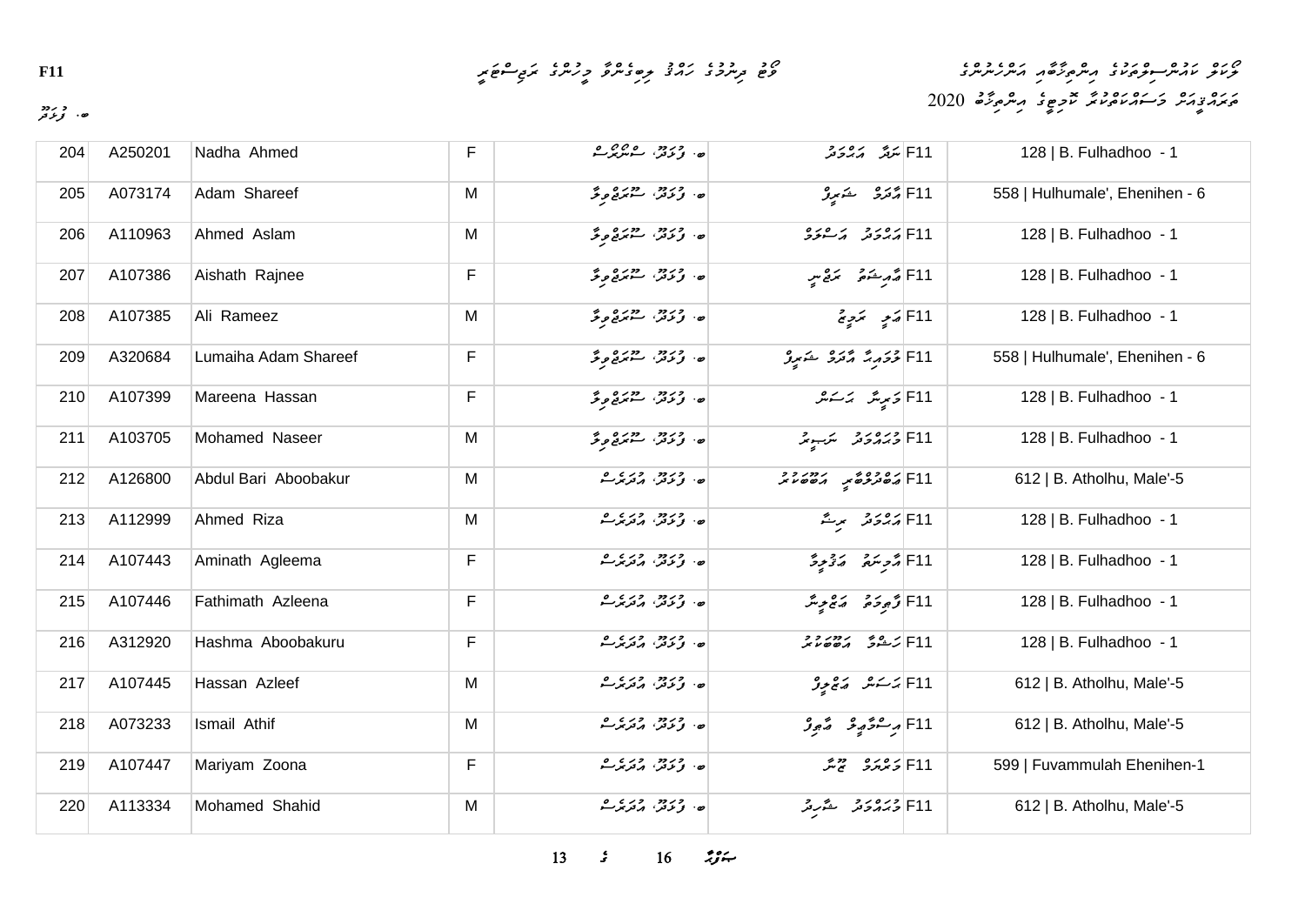*sCw7q7s5w7m< o<n9nOoAw7o< sCq;mAwBoEw7q<m; wBm;vB* م من المرة المرة المرة المرجع المرجع في المركبة 2020<br>مجم*د المريض المربوط المربع المرجع في المراجع المركبة* 

| 221 | A068682 | Shamsunnisa Dawood        | $\mathsf{F}$ | ه ورود وري ه<br><i>ه و</i> رور پرتربر ب | F11 شەۋىشەرسىگە ئ <i>ورە</i> ر          | 128   B. Fulhadhoo - 1    |
|-----|---------|---------------------------|--------------|-----------------------------------------|-----------------------------------------|---------------------------|
| 222 | A252681 | Abdul Muhusin Abdul Rahym | M            | وردو روه<br>  ن تونوتر، ن بور           | F11 בסיניכפיל היילה הסינה ביקרי         | 128   B. Fulhadhoo - 1    |
| 223 | A152426 | Abdulla Khaleel           | M            | ه وردو روه<br><i>ه وی</i> نش ویژ        | F11 كەھەراللە   ئەموقر                  | 128   B. Fulhadhoo - 1    |
| 224 | A107467 | Ali Shameem               | M            | ە بەدە دە،<br>ھەتوىتى ھىمى              | F11  کی جو شکوی سنگوری ک                | 128   B. Fulhadhoo - 1    |
| 225 | A307675 | Aminath Suhana            | $\mathsf F$  | ه وردو روه<br><i>ه وردن و و</i> ر       | F11 <sub>م</sub> ُّرمِتمبر مُسْتَمَثَّر | 612   B. Atholhu, Male'-5 |
| 226 | A107442 | Fareesha Abdul Raheem     | $\mathsf F$  | ه . وردو . د ه<br>ه . و د تر . ه مرد    | F11 كۆمچىنىڭ بەھ <i>قەھەتمەي</i> ۋ      | 121   B. Eydhafushi - 1   |
| 227 | A113991 | Ibrahim Abdul Raheem      | M            | ه وردو روه<br><i>ه و</i> ردر و در       | F11 مەھمگىر ئەھەرمىدىنى ئى              | 128   B. Fulhadhoo - 1    |
| 228 | A107429 | Mariyam Mohamed           | $\mathsf F$  | و در دو.<br>ن تونونس تونوی              | F11 كابرور ورودور                       | 128   B. Fulhadhoo - 1    |
| 229 | A229277 | Mohamed Misbaah Ibrahim   | M            | ە دىن دە،<br>ھ ۋىتى ھىرى                | F11 ورورو ورقص وکارو                    | 128   B. Fulhadhoo - 1    |
| 230 | A069289 | Ahmed Jaleel              | M            | ه وردو پرگ                              | F11 كەردى قى يىچى                       | 128   B. Fulhadhoo - 1    |
| 231 | A069797 | Aishath Ahmed             | F            | ه ورد و پره                             | F11 مەم ئەر ئەردىر<br>F11               | 128   B. Fulhadhoo - 1    |
| 232 | A130705 | Ameen Faisal              | M            | ه ورد په پره                            | F11 كەرچىر كەرىتكى                      | 128   B. Fulhadhoo - 1    |
| 233 | A155783 | Firasha Ahmed Jaleel      | $\mathsf F$  | ه ورده و سرگ                            | F11 وِبَرْٹَ بَرُرُدَتْر ہَ وِبْرْ      | 128   B. Fulhadhoo - 1    |
| 234 | A312883 | Ibrahim Faisal            | M            | ه ورده و سرگ                            | F11 مەھەرىپى قەمبىكى ئىل                | 128   B. Fulhadhoo - 1    |
| 235 | A151597 | Maumoon Ahmed             | M            | ه ورد په پره                            | F11 كەرجىس كەردىر                       | 128   B. Fulhadhoo - 1    |
| 236 | A075576 | Mohamed Faisal            | M            | ه ورد په پره                            | F11 دېرورو ته ب                         | 612   B. Atholhu, Male'-5 |
| 237 | A107431 | Muaz Faisal               | M            | ه ورد په پره                            | F11 ق. ق. ق. م. سكر محمد الس            | 128   B. Fulhadhoo - 1    |

 $14$  *s*  $16$  *z***<sub>3</sub>**  $\frac{2}{3}$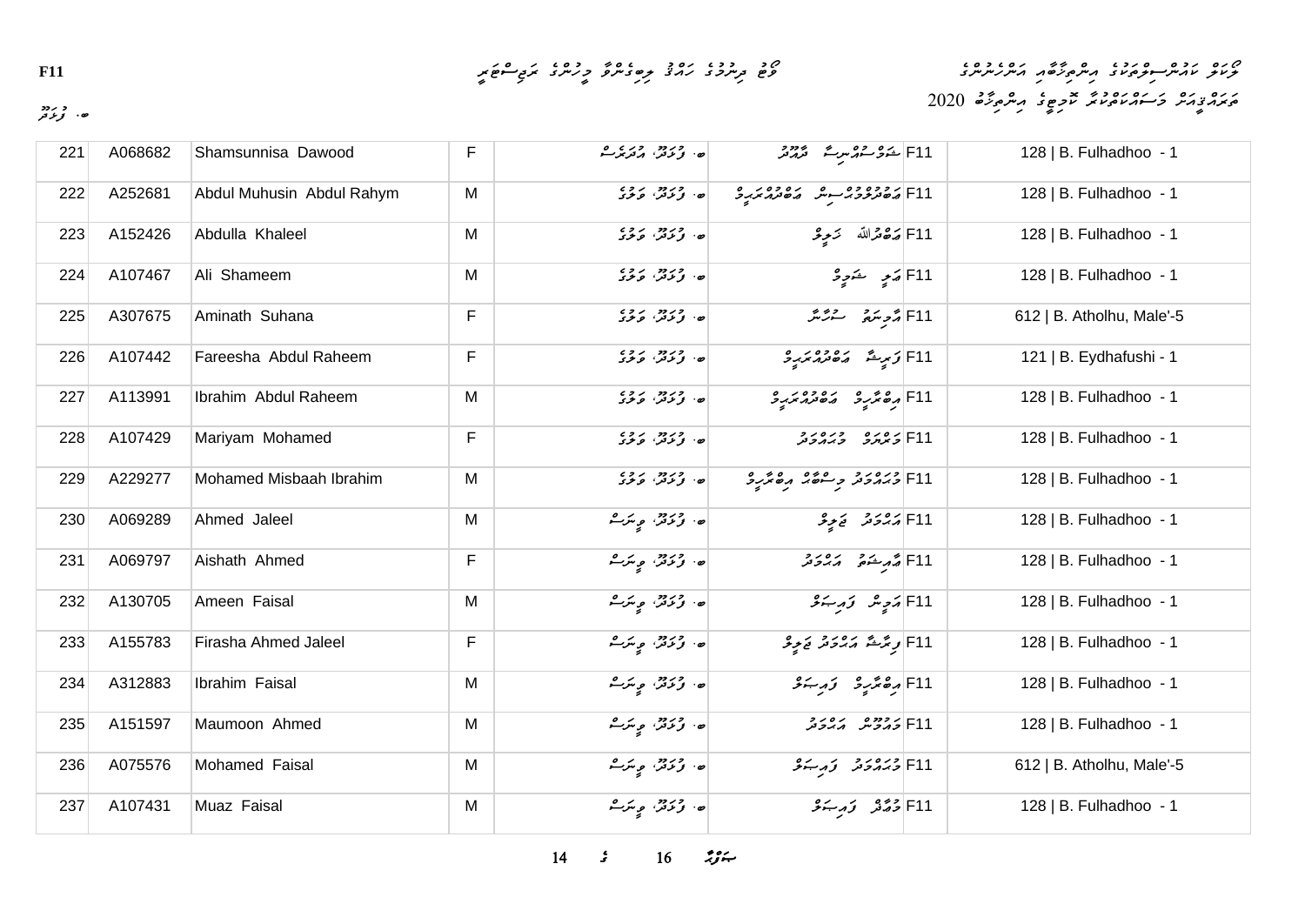*sCw7q7s5w7m< o<n9nOoAw7o< sCq;mAwBoEw7q<m; wBm;vB* م من المرة المرة المرة المرجع المرجع في المركبة 2020<br>مجم*د المريض المربوط المربع المرجع في المراجع المركبة* 

| 238 | A312888 | Shiuna Ahmed Jaleel  | F           | ه ورده و مرگ                               | F11 حورثر ر <i>زودتر</i> ق <i>و</i> ی | 128   B. Fulhadhoo - 1                   |
|-----|---------|----------------------|-------------|--------------------------------------------|---------------------------------------|------------------------------------------|
| 239 | A107397 | Aminath Ahmed        | F           | ە بۇردە بېرىكونۇ                           | F11 أَمُّ حِسَمَةٌ مَدَّدَ قَدْ       | 128   B. Fulhadhoo - 1                   |
| 240 | A144623 | Abdul Kareem Mohamed | M           | ه وردد در د .<br>ه ونرس وترویزی            | F11 كەھەر ئەرەر بەر دېرەر د           | 128   B. Fulhadhoo - 1                   |
| 241 | A099381 | Aishath Leena        | $\mathsf F$ | ه· ورود ورو،<br>ه· وردند، وترویزی          | F11 مُدمِشَۃ مِیْر                    | 558   Hulhumale', Ehenihen - 6           |
| 242 | A312760 | Fathimath Reesha     | F           | ور دو.<br>ن و دور و ترو برو                | F11 تَرْجِرَة مَمْ سِنَّة ِ           | 558   Hulhumale', Ehenihen - 6           |
| 243 | A312764 | Uzaid Abdul Kareem   | M           | ه وردد وي در د .<br>ه ون تون م ترومرد      | F11 مجموعه مصر ده دور مرد             | 419   Paradise Island Resort and Spa - 1 |
| 244 | A312762 | Zaidh Abdul Kareem   | M           | ه ورود ورود و                              | F11 يَهرِمْ - رَەڤەرْدىرَ برِدْ       | 612   B. Atholhu, Male'-5                |
| 245 | A107404 | Fathmath Sameela     | F           | ه· وردد و و در ه                           | F11 وَت <i>ِودَةْ</i> سَوِءً          | 128   B. Fulhadhoo - 1                   |
| 246 | A153965 | Ibrahim Rasheed      | M           | ه· وردو و ترتر ه                           | F11 مەھەمگەر ئەسىم ئىشىمىتىر          | 128   B. Fulhadhoo - 1                   |
| 247 | A312995 | Mohamed Shanoon      | M           | ه· وردو وترکر ه                            | F11 <i>ورەرو</i> شەمپەر               | 744   Six Senses Laamu-1                 |
| 248 | A250196 | Saifullah Rasheed    | M           | ه· وردد و و در ه                           | F11 سَمَدِوْاللَّهُ - مَدَسِّدِمْرُ   | 128   B. Fulhadhoo - 1                   |
| 249 | A250228 | Salaf Rasheed        | M           | ه· وردد و و کرم                            | F11 ستۇتى - ترىنې <sub>ي</sub> ىتى    | 128   B. Fulhadhoo - 1                   |
| 250 | A110414 | Ahmed Nisham         | M           | ە بەدە ئەھەر ئەھ                           | F11 كەبرى كىر سرىنىگەنى               | 128   B. Fulhadhoo - 1                   |
| 251 | A107454 | Aishath Reena        | F           | ە بەردە ئەمەم ئەرە                         | F11 مۇمەشقۇ مېتىر                     | 128   B. Fulhadhoo - 1                   |
| 252 | A107456 | Ali Nisham           | M           | ە بەردە ئەمەم ئەرە                         | F11 كەي س <sub>ى</sub> شگ             | 128   B. Fulhadhoo - 1                   |
| 253 | A110413 | Aminath Riza         | F           | ەر دىرەدە بەھ ھەر دە<br>ھەر ئەندىن ھەسقىھە | F11 مُّ مِتْهُمْ مَ مِتَّ             | 121   B. Eydhafushi - 1                  |
| 254 | A107449 | Mariyam Nuzhath      | F           | ەر دىرەدە بەرەھ سەمدە ئ                    | F11 كەبەر ھەم يەر يەر قىياتقان ئا     | 128   B. Fulhadhoo - 1                   |

 $15$  *s*  $16$  *z***<sub>3</sub>**  $\frac{2}{3}$